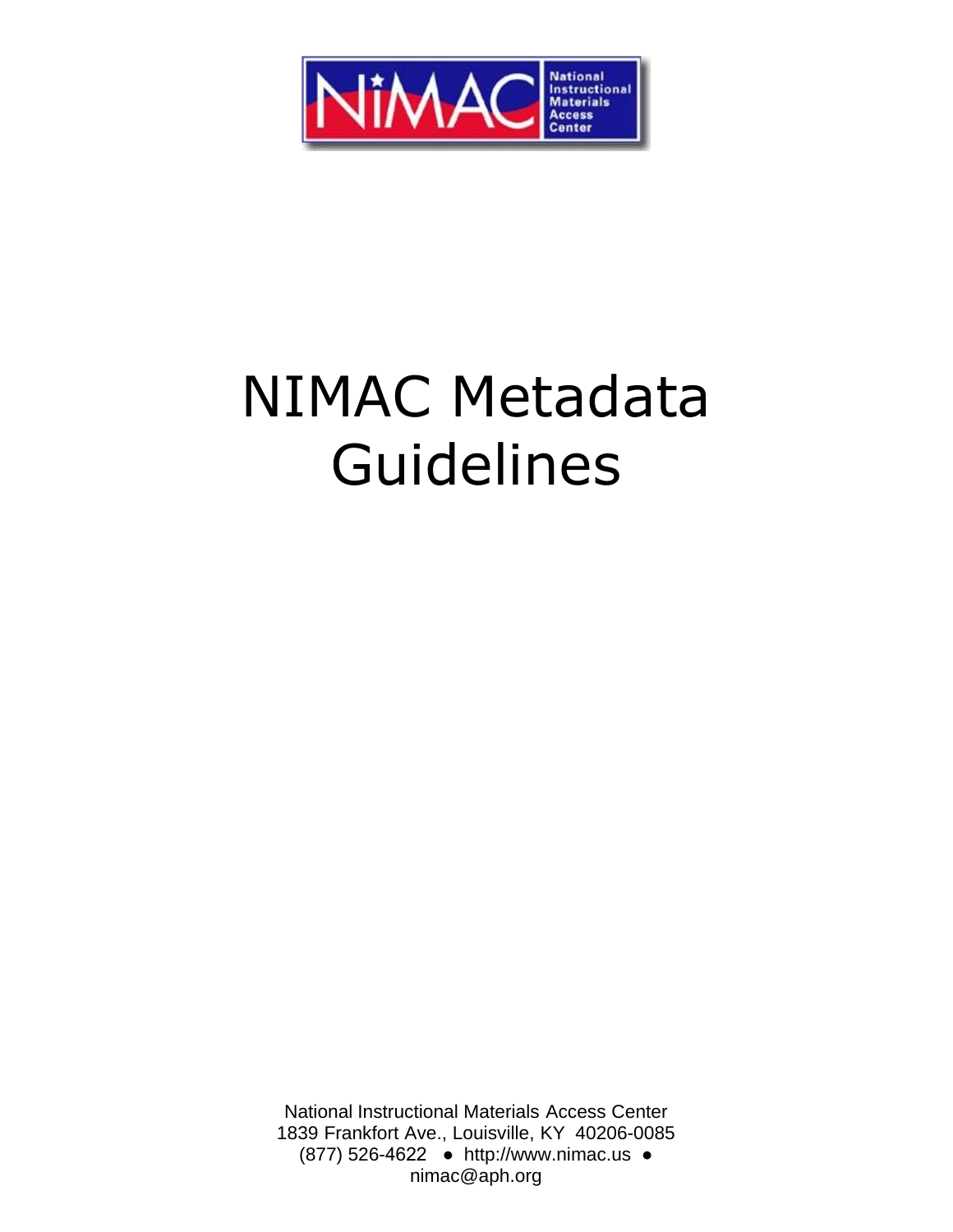# **Table of Contents**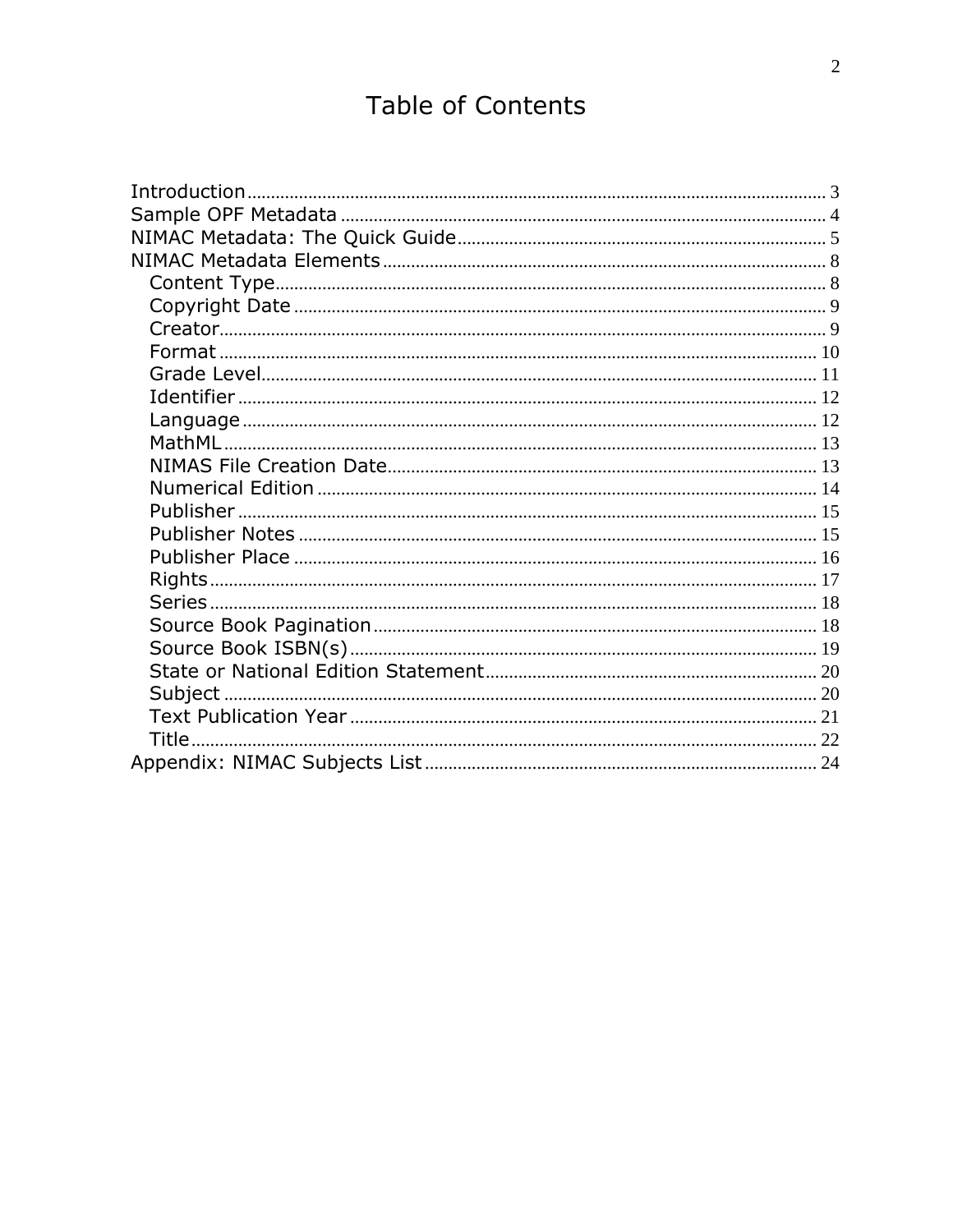# <span id="page-2-0"></span>**Introduction**

#### **Welcome to the NIMAC!**

- This guide includes information on how to supply the required metadata in the OPFs for NIMAS file sets.
- It also notes when there is a special instruction for supplying the metadata in the batch delivery Excel sheet.
- Following the guidelines will help ensure that the metadata supplied with the files are complete, accurate, and properly formatted.
- This can help avoid delays in certification and the need to resubmit files with corrections due to correct missing or incorrect metadata.

#### **Metadata**

- Complete metadata is required for all NIMAS file sets.
- **Except as noted below, all metadata elements are required.**
	- o These elements are **required if applicable** to the title:
		- **Creator**
		- **Numerical Edition**
		- **Series**
		- **Publisher Note** 
			- This element is optional except in the case of the submission of certain ancillary materials. See the details section for more information.
		- o Source Book Pagination is always optional.
- **If you do not have the information you need to complete the OPF metadata, please contact the publisher for assistance.**
- **Special Note:** As of March 1, 2017, the following optional metadata fields are no longer used in the NIMAC system: Errata, State Edition Differences, Catalog Number, Short Description, Reading Program. The Publisher Note field may be used to include this optional metadata.

#### **An Important Note:**

- Supplying the correct metadata is only one part of creating valid NIMAS.
- For technical information on preparing NIMAS file sets, please refer to the resources at: [http://aem.cast.org/creating/creating-nimas](http://aem.cast.org/creating/creating-nimas-files.html#.WKMpXTsrLmY)[files.html#.WKMpXTsrLmY](http://aem.cast.org/creating/creating-nimas-files.html#.WKMpXTsrLmY)
- For information on file submission procedures, visit the NIMAC website or contact us.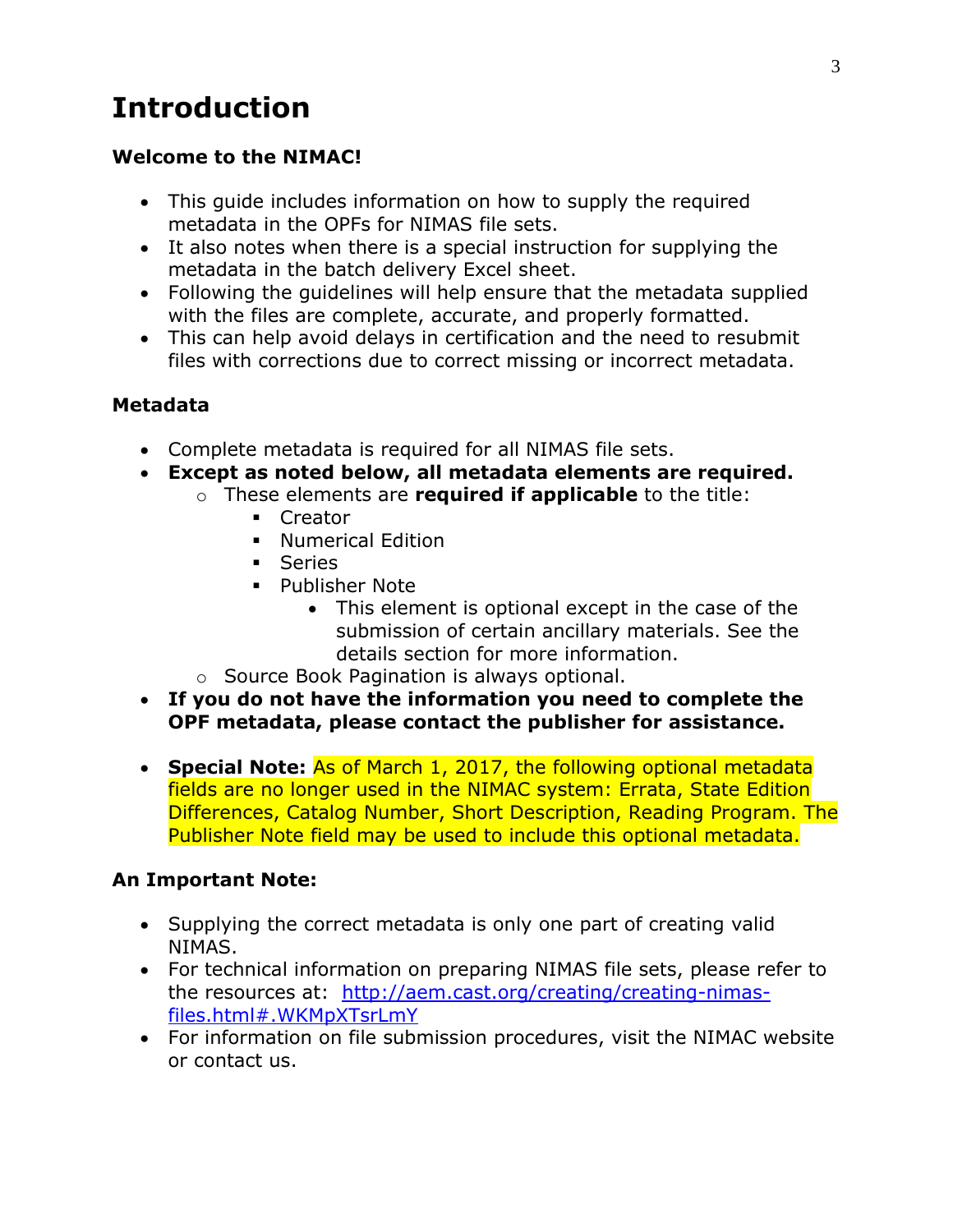# <span id="page-3-0"></span>**Sample OPF Metadata**

 $=$  NIMAS metadata tags

 $=$  Metadata for specific print book

 $=$  Required default metadata

<metadata>

<dc-metadata xmlns:dc="http://purl.org/dc/elements/1.1/" xmlns:oebpackage="http://openebook.org/namespaces/oeb-package/1.0/">

<dc:Title>Achieve Math: Skills for Today's Learner, Grade 7</dc:Title>

<dc:Creator role="author">Michael Rudolph </dc:Creator>

<dc:Creator role="editor">Elaine Myers </dc:Creator>

<dc:Publisher>Achieve Publishing</dc:Publisher>

<dc:Format>NIMAS 1.1</dc:Format>

 $\langle$ dc:Rights $\rangle$ The only legal and authorized use of these files is for the production of alternate media materials for blind, visually impaired, or print disabled students as specified in the NIMAC limitation of use agreement. The copyright for these files is the sole property of the original owner. </dc:Rights>

<dc:Date event="DCTERMS.created">2017-02-16</dc:Date>

<dc:Identifier scheme="NIMAS">9783333398145NIMAS</dc:Identifier>

<dc:Language>en</dc:Language>

<dc:Source>3333398147</dc:Source>

<dc:Source>9783333398145</dc:Source>

<dc:Subject>Mathematics</dc:Subject>

</dc-metadata>

<x-metadata>

```
 <meta name="nimas-SourceDate" content="2016" />
```
 $\alpha$  <meta name="nimas-SourceEdition" content="2nd ed."  $\beta$ 

```
\epsilon meta name="DCTERMS.date.issued" content="2016" />
```
<meta name="DCTERMS.date.dateCopyrighted" content="2017" />

<meta name="DCTERMS.publisher.place" content="Boston, MA" />

<meta name="DCTERMS.format.extent" content="xxi, 554 p." />

<meta name="DCTERMS.audience.educationLevel" content="Grade 7" />

<meta name="DCTERMS.description.version" content="National ed." />

<meta name="DCTERMS.description.version" content="2nd ed." />

<meta name="DCTERMS.description.note" content="Textbook" />

<meta name="DCTERMS.relation.isPartOf" content="Career Ready Series"/>

</x-metadata>

</metadata>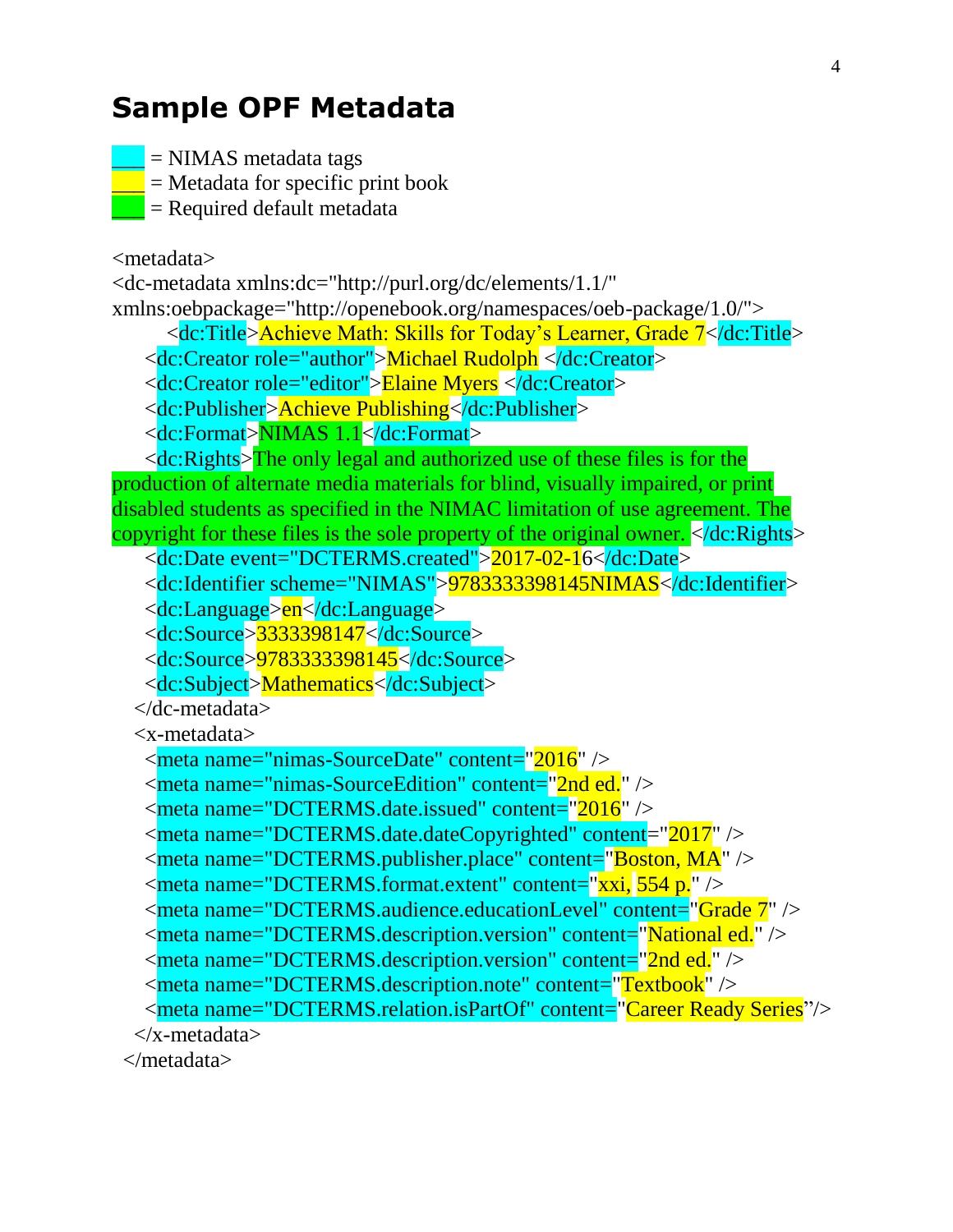# <span id="page-4-0"></span>**NIMAC Metadata: The Quick Guide**

**Title**: Include the complete title as shown on the title page (or cover if no title page is present in the print book.)

<dc:Title>Achieve Math: Skills for Today's Learner, Grade 7</dc:Title>

**Creators:** Include at least the first three creators credited on the print book. Be sure to include the correct "role" in this tag.

<dc:Creator role="author">Michael Rudolph</dc:Creator>

<dc:Creator role="editor">Elaine Myers</dc:Creator>

<dc:Creator role="illustrator">Jane Tennison</dc:Creator>

**Publisher**: Include the imprint found on the print book.

<dc:Publisher>Achieve Publishing</dc:Publisher>

**Format:** All files must include the NIMAS 1.1 statement below.

<dc:Format>NIMAS 1.1</dc:Format>

**Rights:** All files must include the default Rights statement below. Optionally, a publisher may provide a supplemental statement following the default statement, in the same element.

 $\langle$ dc:Rights $\rangle$ The only legal and authorized use of these files is for the production of alternate media materials for blind, visually impaired, or print disabled students as specified in the NIMAC limitation of use agreement. The copyright for these files is the sole property of the original owner.  $\langle \cdot \rangle$  dc: Rights

**NIMAS File Creation Date**: This is the date that the NIMAS file set was prepared by the conversion vendor. Please format as shown below.

<dc:Date event="DCTERMS.created">2017-02-16</dc:Date>

**NIMAS Identifier**: The Identifier is the 13-digit ISBN shown on the print book, followed by NIMAS.

<dc:Identifier scheme="NIMAS">9783333398145NIMAS</dc:Identifier>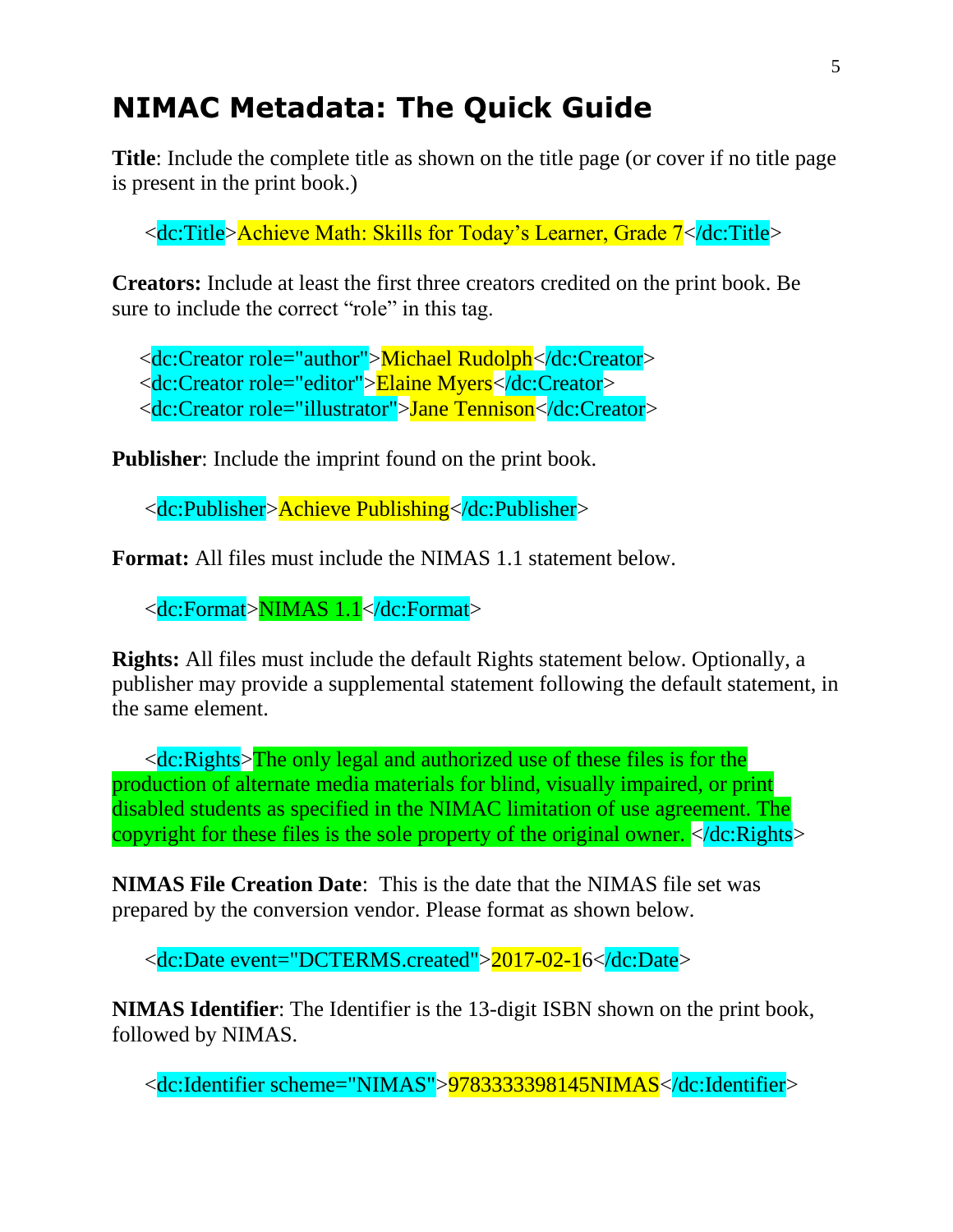**Language:** Refers to the language of the print book. Up to two may be chosen. Repeat element if needed. The code list is found here: [http://www.loc.gov/standards/iso639-2/php/code\\_list.php](http://www.loc.gov/standards/iso639-2/php/code_list.php)

<dc:Language>es</dc:Language>

**Source:** Include the ISBN(s) found on the print book. Repeat the element as many times as needed.

 <dc:Source>9783333398145</dc:Source> <dc:Source>333339814X</dc:Source>

**Subject:** Choose at least one subject using the list found here. Up to three subjects may be chosen. Repeat the element as needed.

<dc: Subject>Mathematics</dc: Subject>

**Publication Year:** This refers to the year the print book was first published. Due to a quirk in the specification, this metadata must be provided in both of the elements below.

```
 <meta name="nimas-SourceDate" content="2016" />
 <meta name="DCTERMS.date.issued" content="2016" />
```
**Numerical Edition:** This refers to the numerical edition statement on the print book. If none is present, please leave the SourceEdition element empty. Due to a quirk in the specification, when a numerical edition is present, the metadata must be included in the OPF using both elements below.

<meta name="nimas-SourceEdition" content="2nd ed." /> <meta name="DCTERMS.description.version" content="2nd ed." />

**Copyright Year:** Reflects the most recent copyright found on the print book.

<meta name="DCTERMS.date.dateCopyrighted" content="2017" />

**Publisher Place:** Refers to the city and state where the publishing company is located.

<meta name="DCTERMS.publisher.place" content="Boston, MA" />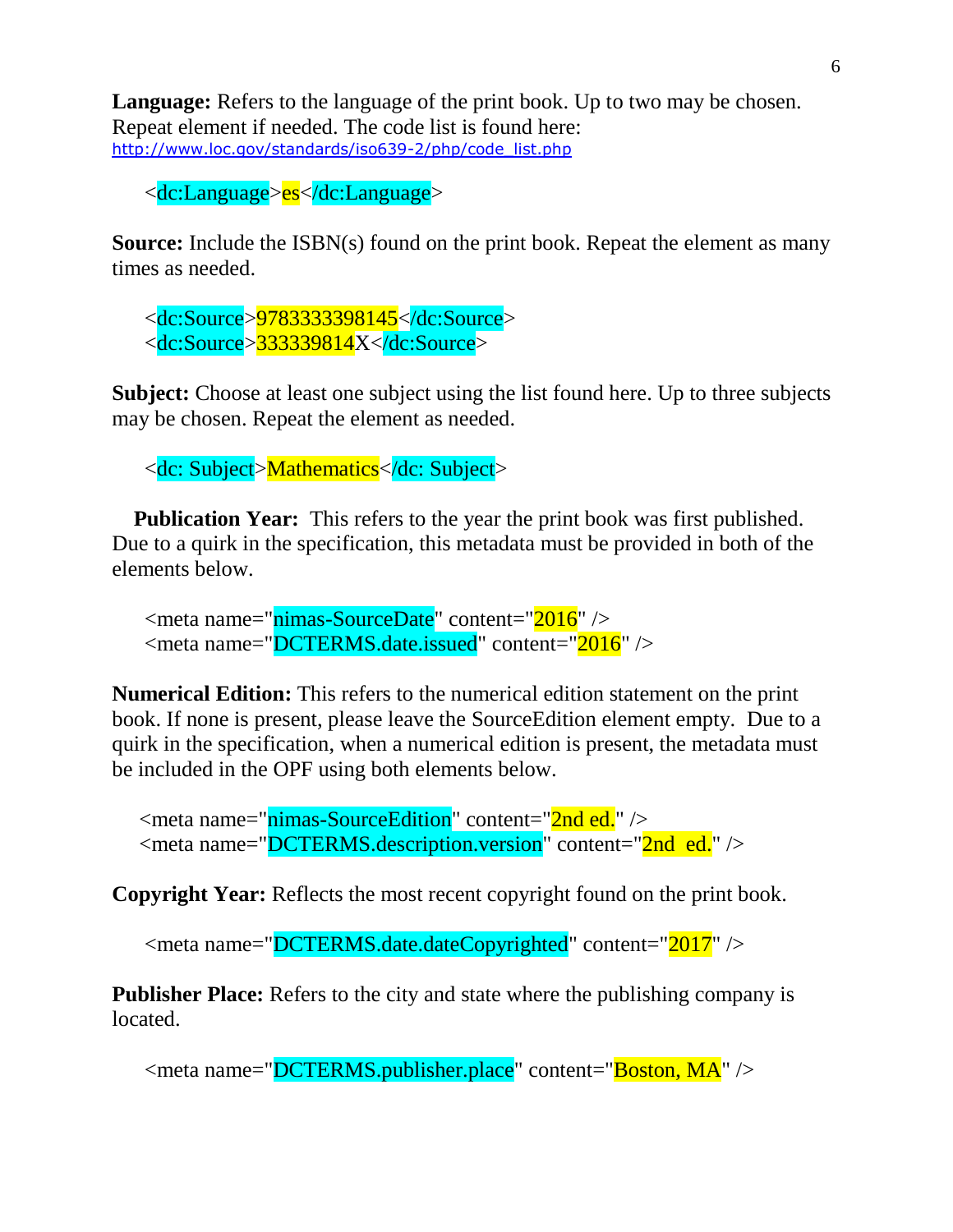**Source Book Pagination:** Refers to the pagination of the print book. Please reflect the last numbered page of each section, followed by "p." This metadata is **optional**.

<meta name="DCTERMS.format.extent" content="xxxvi, 854 p." />

**Grade Level:** Refers to the grades for which the textbook is intended. The element may be repeated up to seven times.

<meta name="DCTERMS.audience.educationLevel" content="Grade 4" />

**State Edition:** Reflects whether the book is a National edition or an edition customized for a particular state.

<meta name="DCTERMS.description.version" content="National ed." />

**Content Type:** Refers to the category of print material of the book. Choose the option that best fits: Textbook, Consumable, Supplementary Reading Material, or Other.

<meta name="DCTERMS.description.note" content="Textbook" />

**Series:** Reflects a series or program title for the print book. May be repeated once (to include up to two series). Do not use this element to repeat the title.

<meta name="DCTERMS.relation.isPartOf" content="Career Ready Series "/>

**[Return to Table of Contents](#page-0-0)**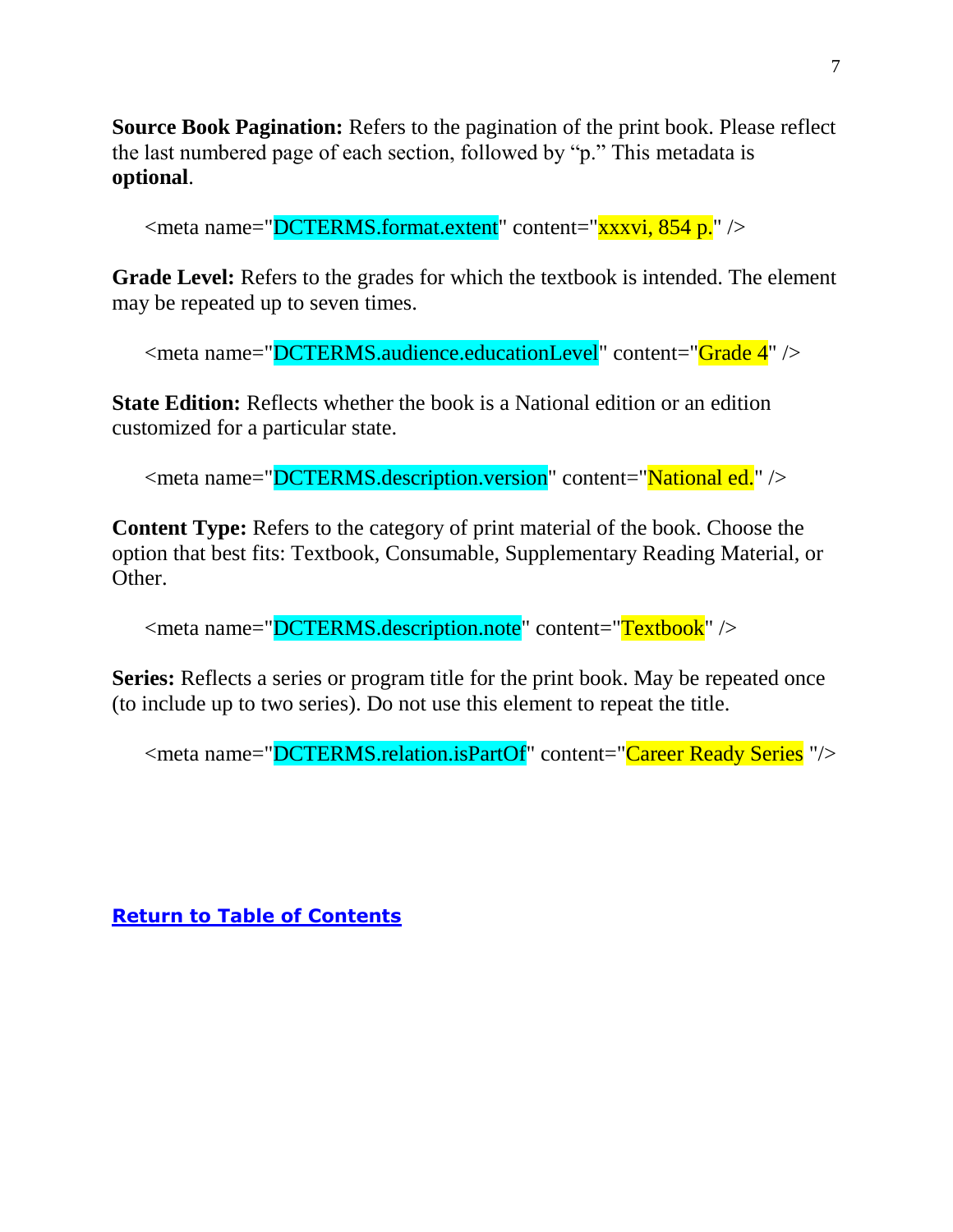# <span id="page-7-0"></span>**NIMAC Metadata Elements**

# <span id="page-7-1"></span>**Content Type**

#### **OPF element:**

<meta name="DCTERMS.description.note" content=""/>

#### **Guidelines:**

- This element reflects one of four types of content supplied to the NIMAC.
- Choose the option that **best describes** the content of the book:

**Textbook** – Used for student books that provide instructional content in a given subject area.

**Consumable** – Used for workbooks, lab manuals, and practice books. These are items that are intended to be used by only one student and then discarded.

**Supplementary reading material** – Used for stand-alone "story books" published to support a reading curriculum.

**Other** – Used for materials that do not fit into another category (for example, blackline masters). This category should always be used for incomplete file sets that include only the student-facing pages from teacher ancillaries.

Examples:

<meta name="DCTERMS.description.note" content="Textbook"/> <meta name="DCTERMS.description.note" content="Consumable"/>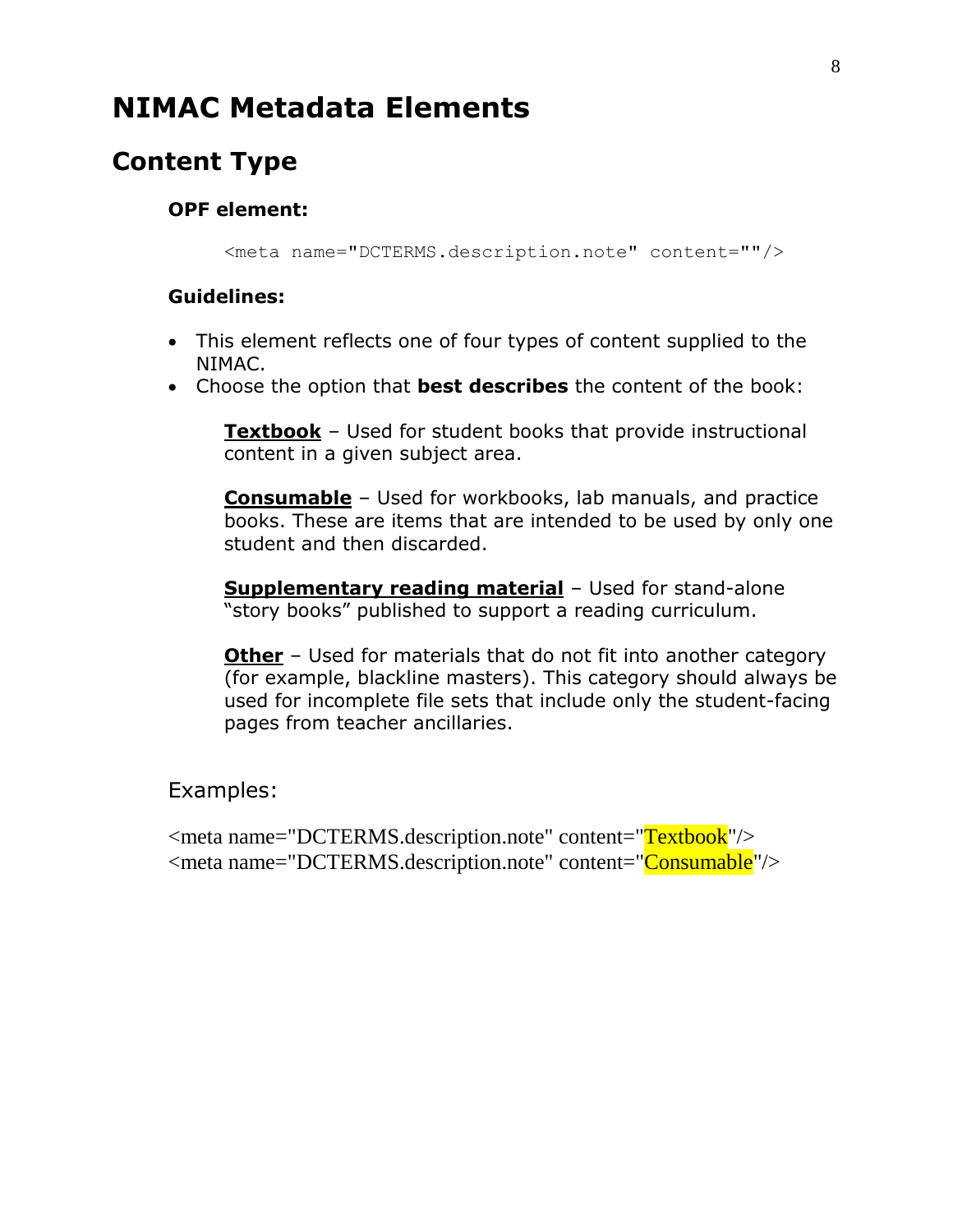# <span id="page-8-0"></span>**Copyright Date**

#### **OPF Element:**

<meta name="DCTERMS.date.dateCopyrighted" content=""/>

#### **Guidelines:**

- This element reflects the copyright date of the print book.
- If the copyright statement includes more than one date, use the most recent.
- If no copyright date is found on the print book and the publisher has not supplied a date, please use the publication year.

#### Example:

<meta name="DCTERMS.date.dateCopyrighted" content="2017"/>

# <span id="page-8-1"></span>**Creator**

#### **OPF Elements:**

<dc:Creator role="author"></dc:Creator> <dc:Creator role="editor"></dc:Creator> <dc:Creator role="illustrator"></dc:Creator>

- These elements reflect the authors, editors or illustrators credited on the title page of the print book (or the front cover if there is no title page).
	- $\circ$  Include the name as it appears on the print book.
	- o However, **do not** include titles or academic credentials.
	- o If no Creator is credited on the book, leave the element empty.
	- o You may include as many creators as are credited on the print book title page, but you must include at least the first three.
	- o Be sure to use the correct role in the OPF element.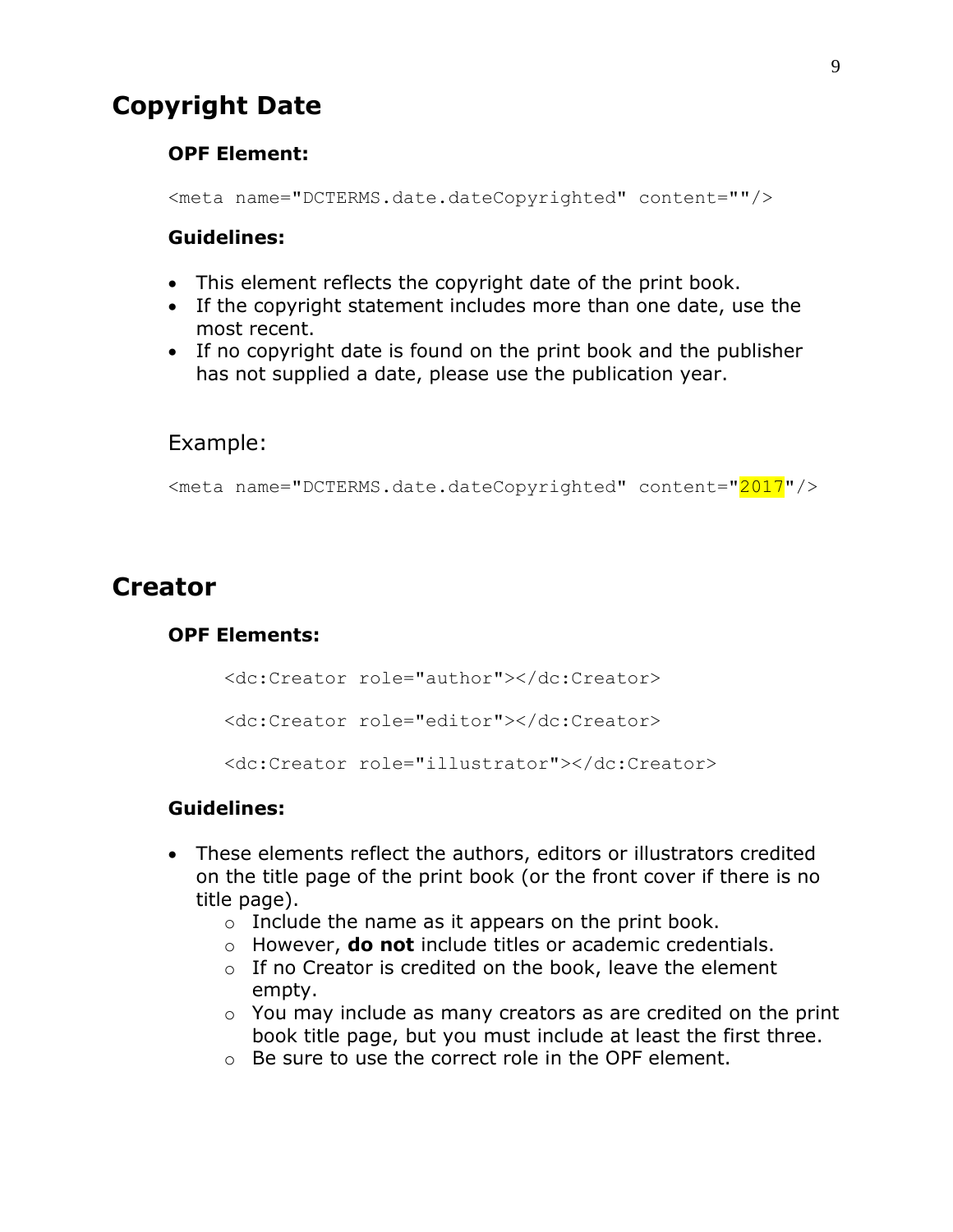- o **Do not** use the Creator element to repeat the publisher name.
- In the batch delivery Excel sheet, separate creators with the same role by using the pipe | character.

Examples:

**1.** Book shows: Paul Smith, Ph. D. and Amy Jordan, M.A. Edited by Alex Andrews

OPF:

<dc:Creator role="author">Paul Smith</dc:Creator>

<dc:Creator role="author">Amy Jordan</dc:Creator>

```
<dc:Creator role="editor">Alex Andrews</dc:Creator>
```
Batch Delivery Metadata Excel sheet:

| Paul Smith Amy Jordan | (in Author column) |
|-----------------------|--------------------|
|-----------------------|--------------------|

Alex Andrews (in Editor column)

**2.** Book shows: Created by the Lawrence University Math Project

OPF:

```
<dc:Creator role="author">Lawrence University Math 
Project</dc:Creator>
```
### <span id="page-9-0"></span>**Format**

#### **OPF Element:**

<dc:Format>NIMAS 1.1</dc:Format>

- This element must be present in the OPF for all NIMAS file sets.
- NIMAS 1.1 is the only format accepted by the NIMAC at this time.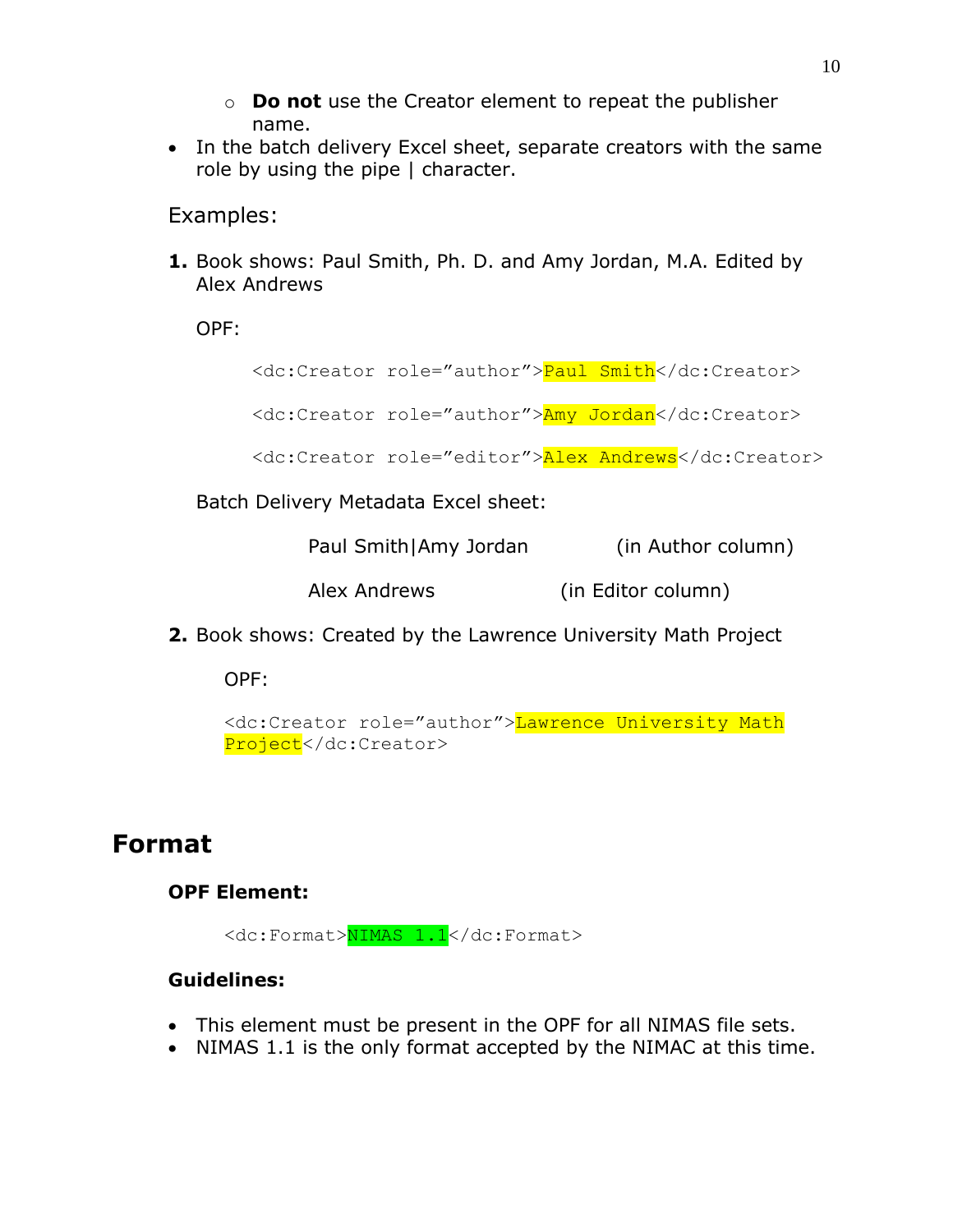### <span id="page-10-0"></span>**Grade Level**

#### **OPF Element:**

<meta name="DCTERMS.audience.educationLevel" content="" />

#### **Guidelines:**

- This element can be repeated up to seven times.
- If you are not sure which grade levels apply to the book, please consult with the publisher.
- Please choose up to seven grades from the list below:

Kindergarten Grade 1 Grade 2 Grade 3 Grade 4 Grade 5 Grade 6 Grade 7 Grade 8 Grade 9 Grade 10 Grade 11 Grade 12

#### Example:

An *Algebra & Trigonometry* textbook is used in the high school grades.

```
<meta name="DCTERMS.audience.educationLevel" content="Grade 9" />
<meta name="DCTERMS.audience.educationLevel" content="Grade 10" />
<meta name="DCTERMS.audience.educationLevel" content="Grade 11" />
<meta name="DCTERMS.audience.educationLevel" content="Grade 12" />
```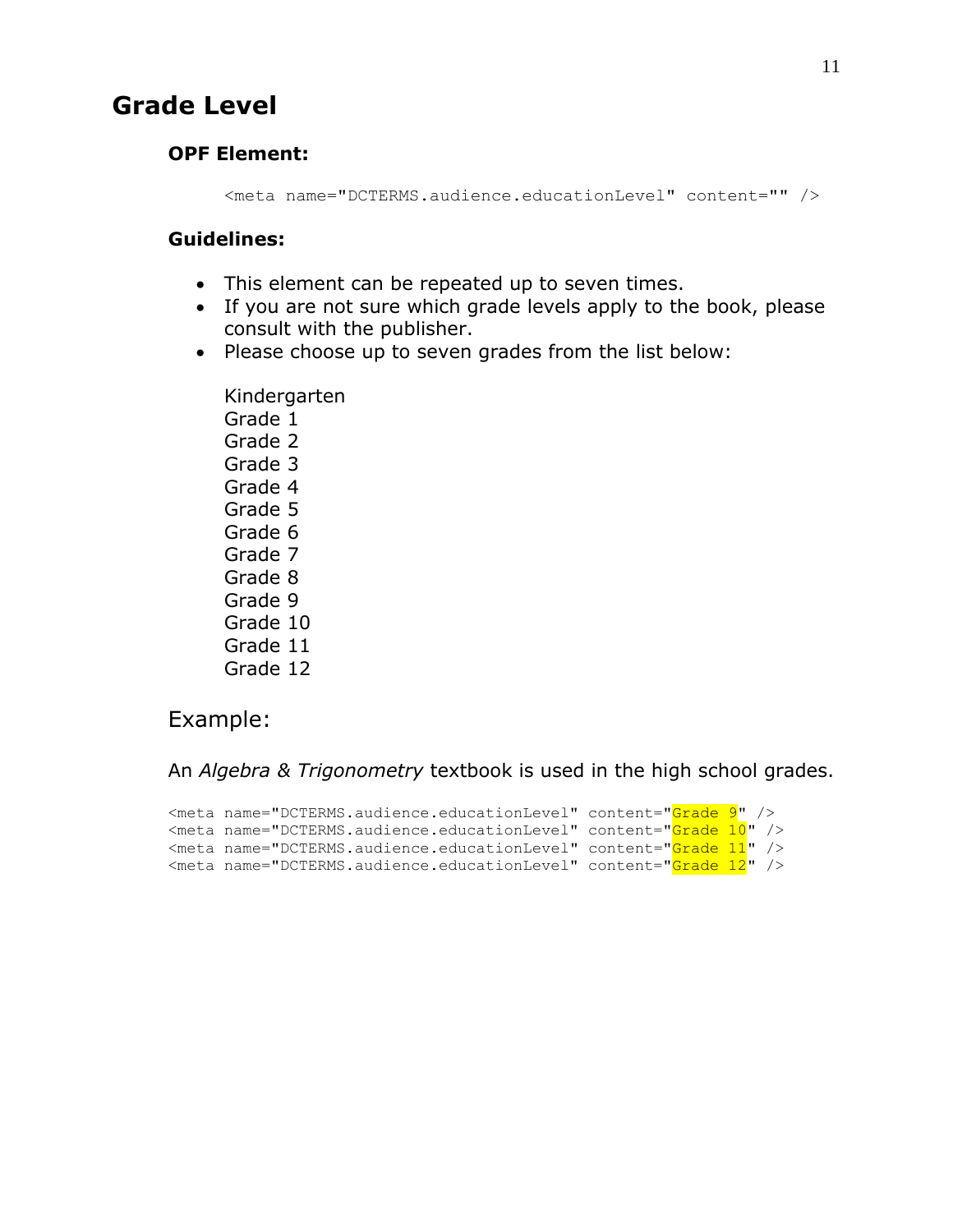# <span id="page-11-0"></span>**Identifier**

#### **OPF element:**

<dc:Identifier scheme="NIMAS"></dc:Identifier>

#### **Guidelines:**

- This element is the ISBN found on the print book followed by the letters NIMAS.
- This element does not repeat.
- If more than one ISBN is found on the print book, use the first 13-digit ISBN found.
- The Identifier must also be used as the zip file name for NIMAS file sets.

#### **Example:**

<dc:Identifier scheme="NIMAS">9782222156542NIMAS</dc:Identifier>

# <span id="page-11-1"></span>**Language**

#### **OPF element:**

<dc:Language></dc:Language>

#### **Guidelines:**

 Use the **two-letter** language codes as defined in ISO 639-1. The complete code list can be found at:

[http://www.loc.gov/standards/iso639-2/php/code\\_list.php](http://www.loc.gov/standards/iso639-2/php/code_list.php)

- Up to two terms may be included.
- Please use a separate OPF element for each language.

#### Examples:

1. Allez, viens! Beginning French, Level 1

<dc:Language>fr</dc:Language> <dc:Language>en</dc:Language>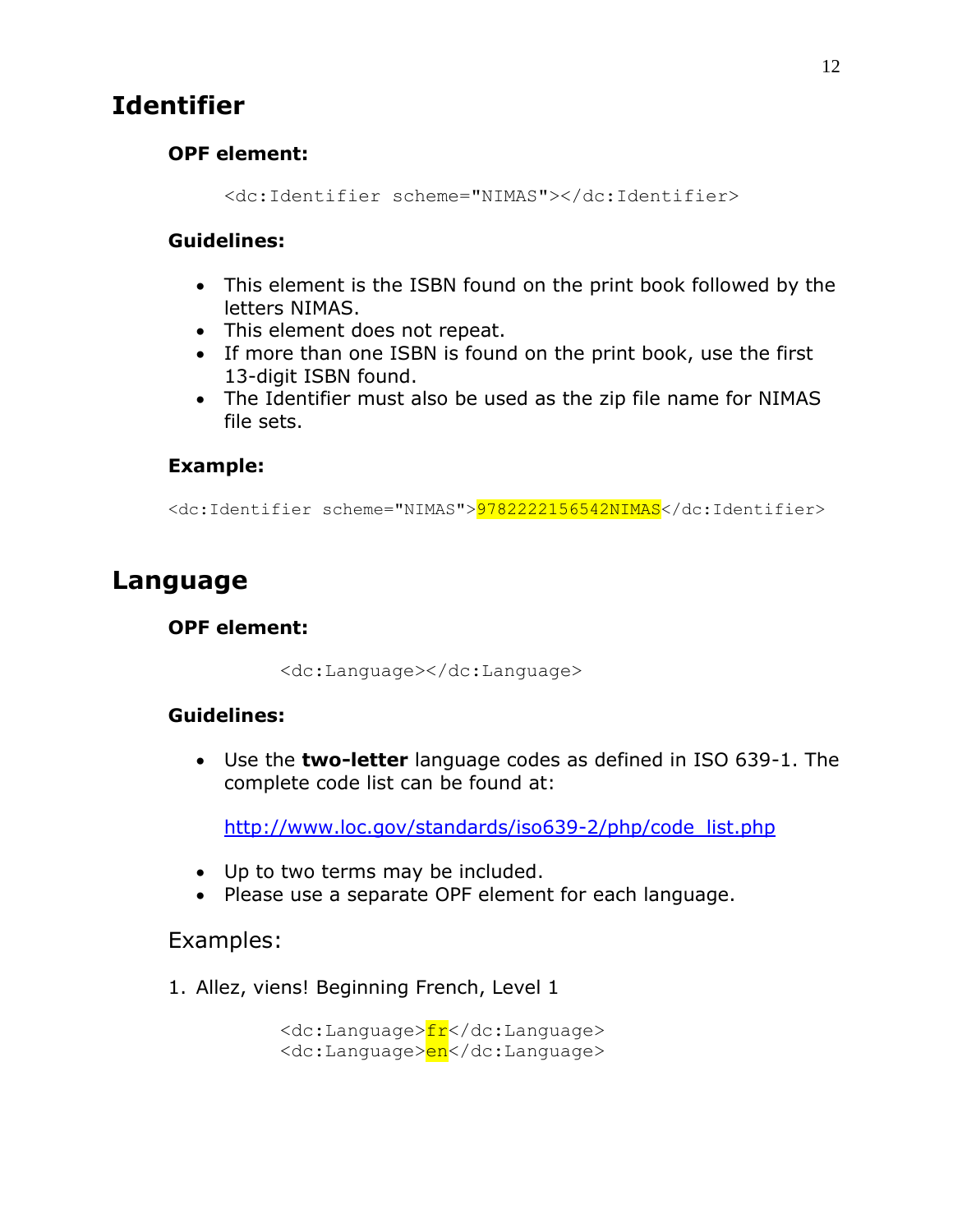2. Introduction to World Geography

<dc:Language>en</dc:Language>

3. Matemáticas, Curso 1

<dc:Language>es</dc:Language>

### <span id="page-12-0"></span>**MathML**

#### **OPF element: Not Applicable**

#### **Guidelines:**

- It is not necessary at this time to include OPF metadata to reflect the presence of MathML in the NIMAS file.
- However, when such files are submitted, NIMAC staff will use the MathML metadata field in the system to reflect when MathML is present.
- If you are manually uploading files, you are welcome to add MathML to the record if it applies.
- Select MathML 2.0 or MathML 3.0, as appropriate.

# <span id="page-12-1"></span>**NIMAS File Creation Date**

#### **OPF element:**

<dc:Date event="DCTERMS.created"></dc:Date>

- Enter the date that the NIMAS file set was prepared by the conversion vendor.
- Use the format YYYY-MM-DD.
- If you create a revised file set to replace a file that has already been certified by the NIMAC, the NIMAS File Creation Date should reflect the date that the new file set was prepared.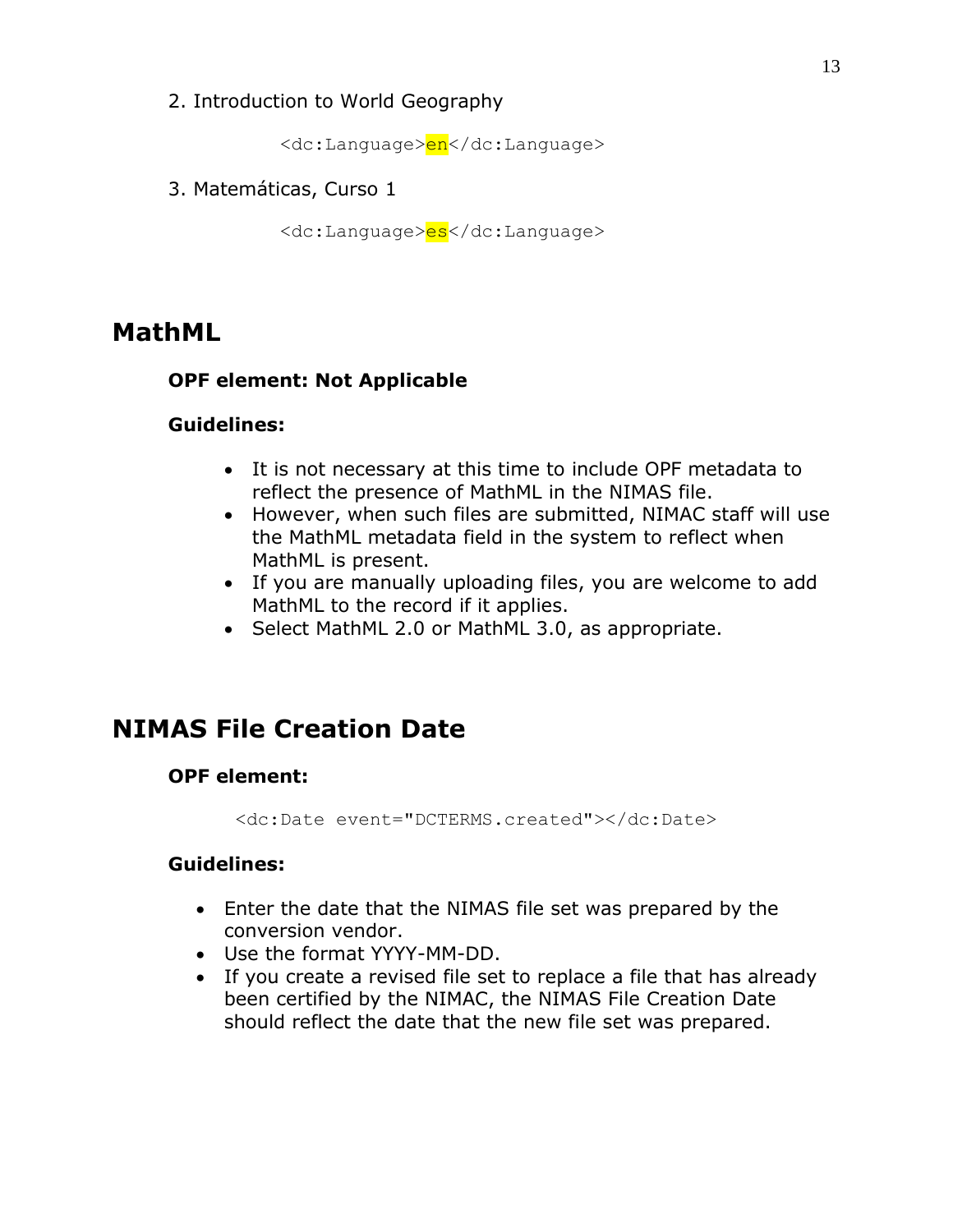#### Example:

```
 <dc:Date event="DCTERMS.created">2017-02-15</dc:Date>
```
# <span id="page-13-0"></span>**Numerical Edition**

#### **OPF Elements:**

```
<meta name="nimas-SourceEdition" content=""/>
<meta name="DCTERMS.description.version" content=""/>
```
#### **Guidelines:**

- This element should be used whenever a numerical edition statement is present on the print book.
- If no statement is present, please leave the tags empty.
- Please use this format: 2nd ed., 3rd ed., 4th ed., etc.
- **Do not include "1st ed." in the metadata unless this designation appears on the print book.**
- Due to a quirk in the specification, both elements above should be present in the OPF and contain the required data.
- Any additional non-numerical edition information (except for state edition) should be included in the Publisher Note field.

### **Example 1:**

Title page shows: American History, Third Edition

```
<meta name="DCTERMS.description.version" content="3rd
ed.''/><meta name="nimas-SourceEdition" content="3rd ed."/>
```
### **Example 2:**

Title page shows: Geography, 4<sup>th</sup> edition, Fully Revised and Expanded

```
<meta name="DCTERMS.description.version" content="4th
ed.'<meta name="nimas-SourceEdition" content="4th ed."/>
<meta name="DCTERMS.description.note" content="Fully 
Revised and Expanded."/>
```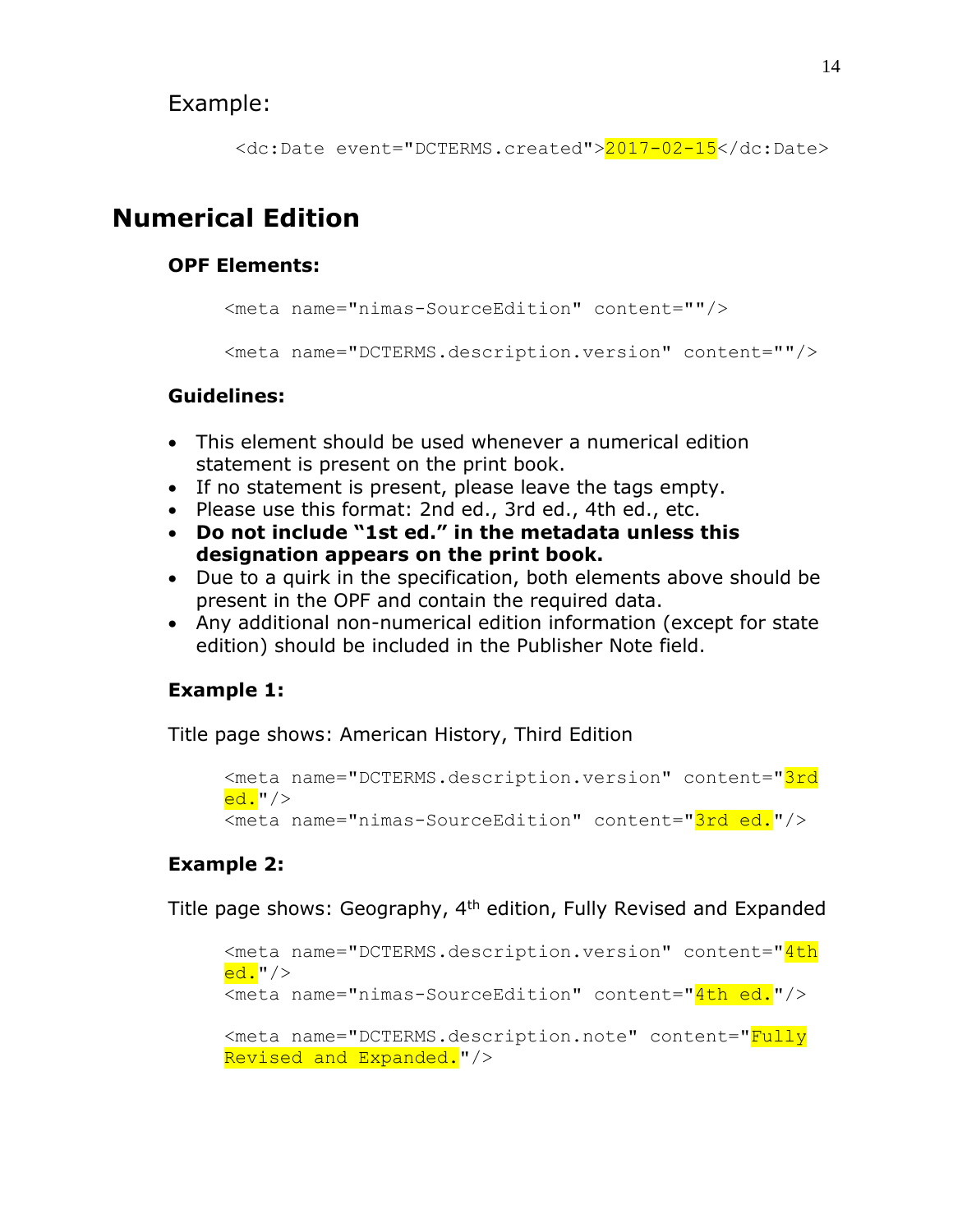### <span id="page-14-0"></span>**Publisher**

#### **OPF element:**

<dc:Publisher></dc:Publisher>

#### **Guidelines:**

- Reflects the publisher imprint(s) shown on the title page of the print book.
- This field does not repeat.
- If you are manually uploading files to the system and the imprint is not found in the imprint list for the publisher, please contact the NIMAS for assistance.

#### Examples:

<dc:Publisher>Pearson Education</dc:Publisher>

<dc:Publisher>Davis Publications, Inc.</dc:Publisher>

# <span id="page-14-1"></span>**Publisher Notes**

#### **OPF element:**

<meta name="DCTERMS.description.note" content=""/>

- This element is used to supply additional information about the title that the publisher would like to include in the metadata record.
- For example, the field can be used to include custom edition information that appears on the print book.
- Please **do not** use this element to repeat metadata already supplied in other metadata elements.
- In most cases, including a Publisher Note is OPTIONAL.
- However, if a file set is incomplete, the Publisher Note is **REQUIRED**.
	- In some cases, a publisher may submit a partial file set that includes only the student-facing pages from a teacher ancillary.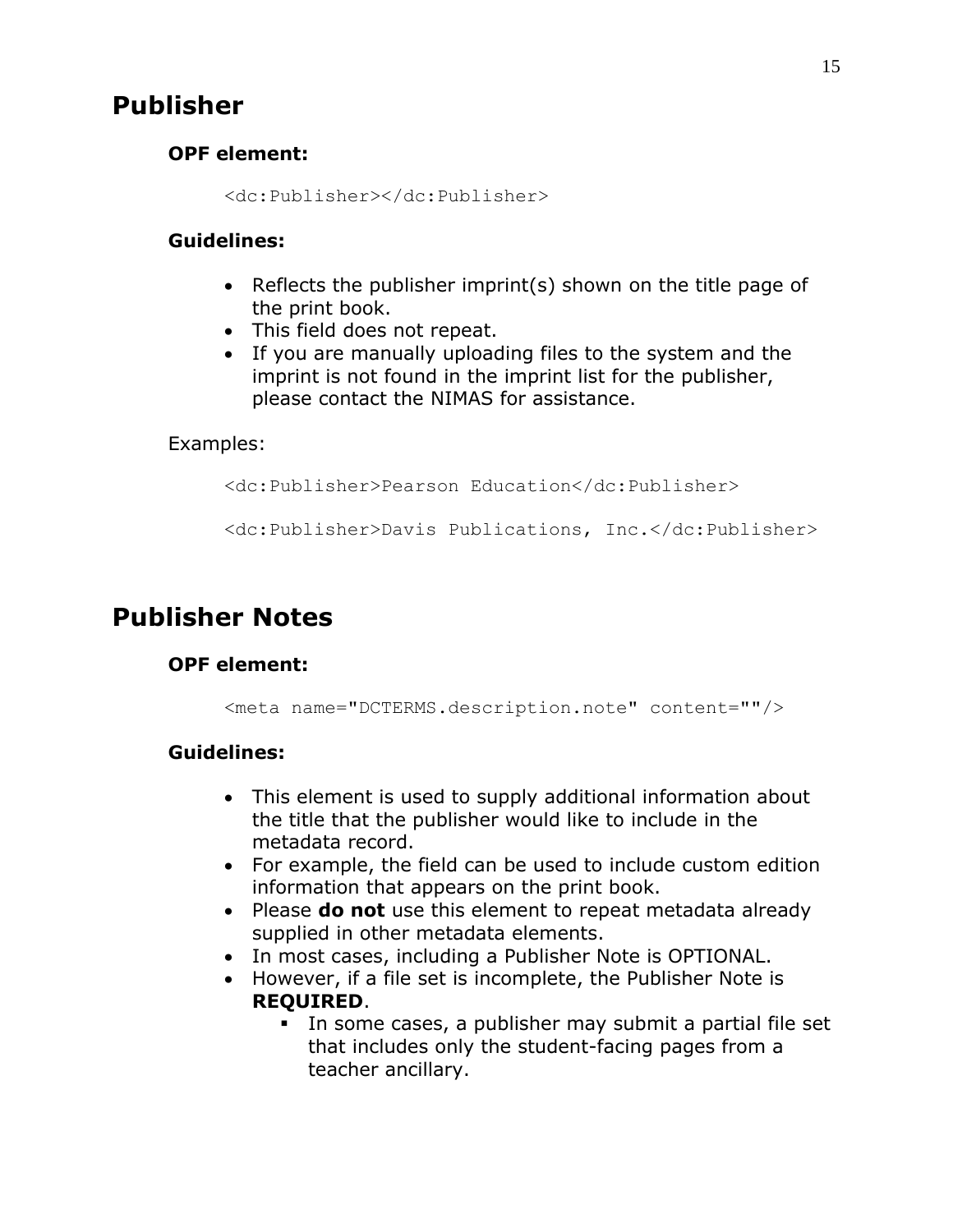- If a print book is distributed in its entirety to the student, the NIMAC can accept NIMAS for the entire book.
- However, if only selected pages are reproduced by the teacher and distributed to the student, only these pages can be submitted in the NIMAS file set.
- In this case, the Publisher Note will state that the file set is incomplete and includes only the student-facing pages.
- **Note:** The Content Type for these materials should always be "Other."

#### Examples:

```
<meta name="DCTERMS.description.note" content="This
file is INCOMPLETE. It contains only the pages
distributed directly to students."/>
```

```
<meta name="DCTERMS.description.note" content="Cedar
River District Schools Custom Edition."/>
```
### <span id="page-15-0"></span>**Publisher Place**

#### **OPF element:**

```
<meta name="DCTERMS.publisher.place" content=""/>
```
#### **Guidelines:**

- This field contains the city and state where the publisher's offices are located.
- This element does not repeat.
- If more than one location is printed on the book, use the first one listed.
- **Do not include the street address.**
- If the U.S. city is internationally recognized, it is not necessary to include the state information.
- For cities outside the U.S., include the city and country.

#### Examples:

```
<meta name="DCTERMS.publisher.place" content="New
York"/>
```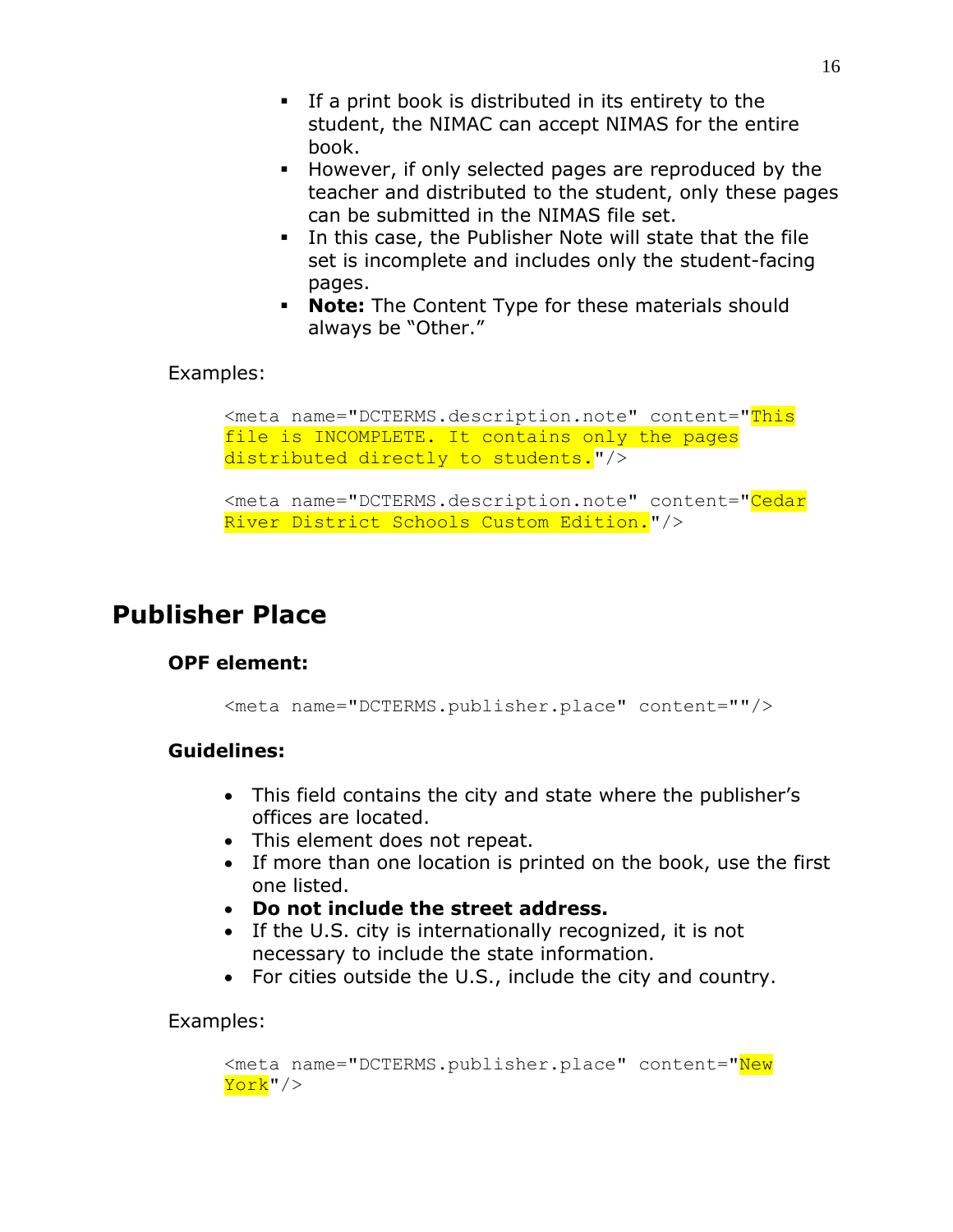```
<meta name="DCTERMS.publisher.place" 
content="Glenview, IL"/>
```

```
<meta name="DCTERMS.publisher.place" content="Beijing,
China" />
```
# <span id="page-16-0"></span>**Rights**

#### **OPF element:**

```
<dc:Rights>The only legal and authorized use of these 
files is for the production of alternate media 
materials for blind, visually impaired, or print 
disabled students as specified in the NIMAC limitation 
of use agreement. The copyright for these files is the 
sole property of the original owner. </dc:Rights
```
- The default Rights statement above must be present in the OPF for all NIMAS files.
- This element does not repeat.
- Publishers are welcome to include a supplemental rights statement if they wish. However, this is optional.
- Any such supplemental statement should be appended to the default Rights statement in the OPF, in the same element.
- **Note:** The system automatically supplies the default Rights statement in the record for all batch delivered files.
- **Please do not include the default Rights statement in the batch delivery metadata Excel sheet as this will generate a duplicate default statement in the record.**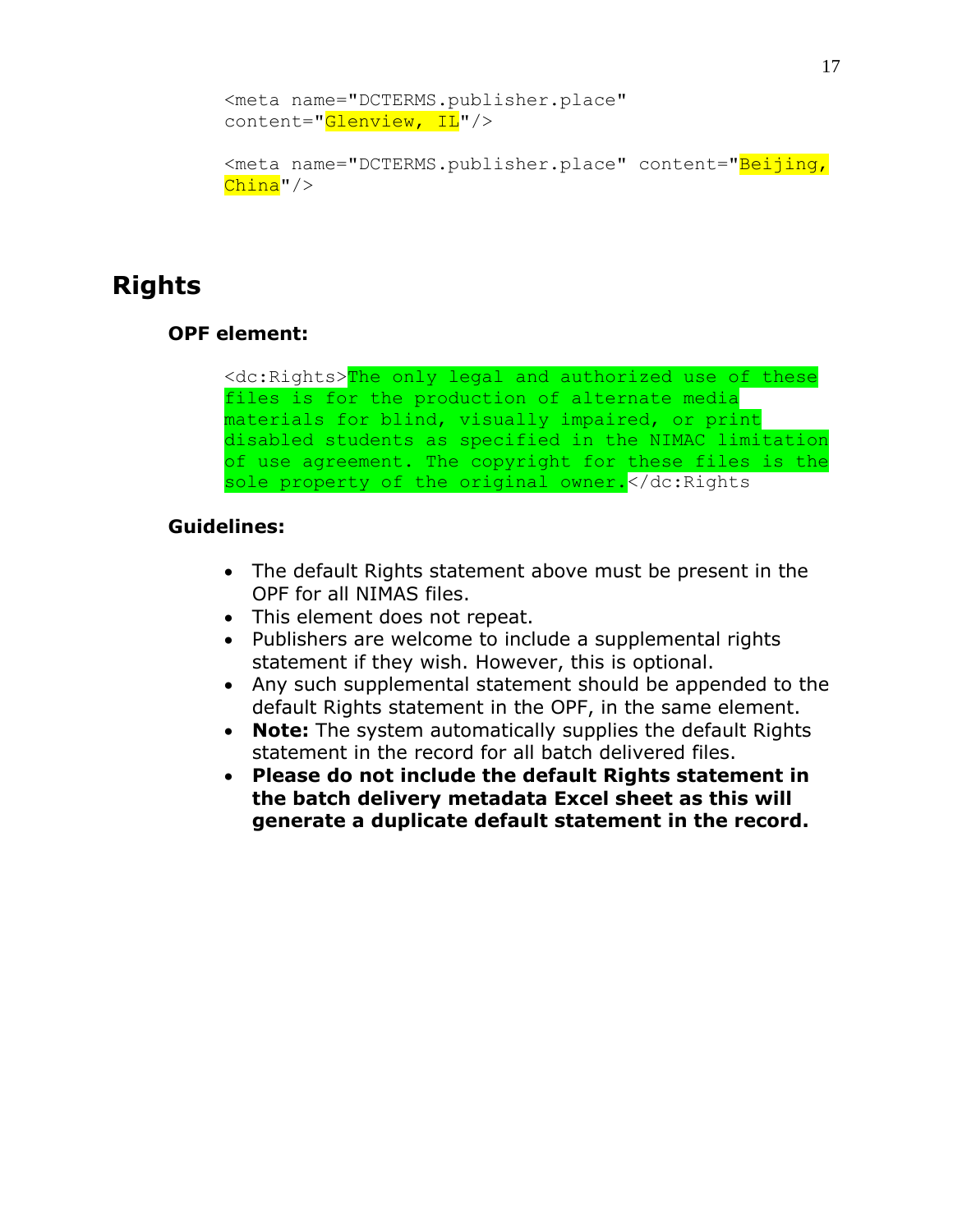### <span id="page-17-0"></span>**Series**

#### **OPF element:**

<meta name="DCTERMS.relation.isPartOf" content=""/>

#### **Guidelines:**

- This field is used to supply a series title that applies to the book.
- This element can appear up to twice in the OPF.
- If no series applies, please leave this element out.
- Do not use this element to repeat the individual book title.

#### Examples:

```
<meta name="DCTERMS.relation.isPartOf" 
content="Houghton Mifflin Leveled Readers"/>
<meta name="DCTERMS.relation.isPartOf"
content="Breaking the Barrier Series "/>
```
# <span id="page-17-1"></span>**Source Book Pagination**

#### **OPF element:**

```
<meta name="DCTERMS.format.extent" content=""/>
```
#### **Guidelines:**

- This element provides the pagination information of the print book.
- This element is OPTIONAL.
- Enter the last page number for each numbered section of the book, separated by commas, and followed by "p."
- Disregard unnumbered pages.
- Please **do not** provide the total number of pages in the book.

#### Examples:

```
<meta name="DCTERMS.format.extent" content="xvi, 1024 
p."/>
```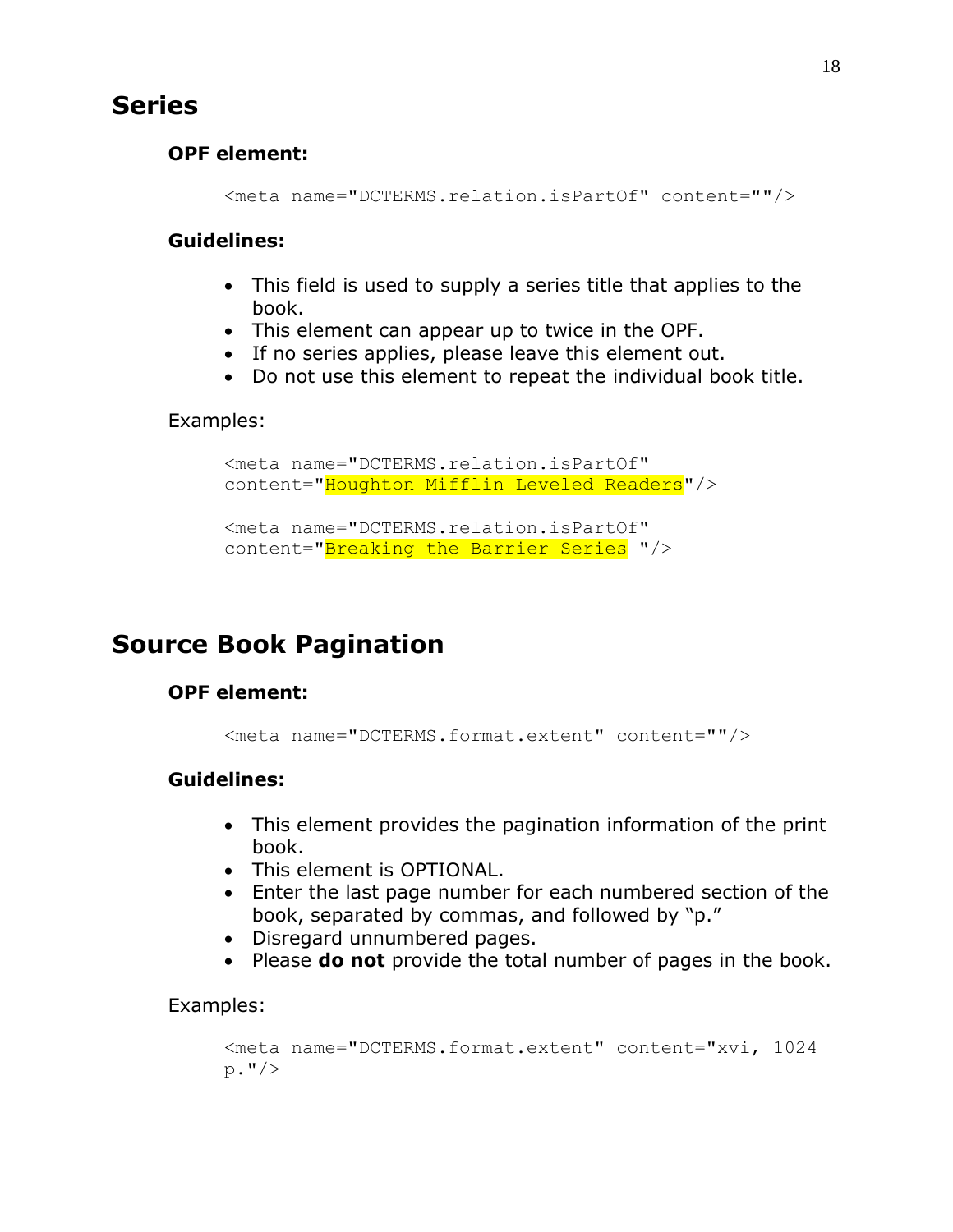```
<meta name="DCTERMS.format.extent" content="xi, K21, 
356, R12 p."/>
```
# <span id="page-18-0"></span>**Source Book ISBN(s)**

#### **OPF element:**

<dc:Source></dc:Source>

#### **Guidelines:**

- Please include all the ISBNs found on the print book that refer to the edition provided in the NIMAS file set.
- This element may be repeated as many times as needed.
- **Do not** include in the metadata ISBNs for editions that are NOT identical to the content of the NIMAS file set, such as the ISBNs for the teacher's edition.
- Because the NIMAC is a print book repository only, NIMAS can only be used on behalf of students whose schools have purchased the print edition; for this reason, please do not include ISBNs for a digital edition of the print book, even if content is identical.
- ISBNs for other print editions that contain the identical content may also be included in the metadata using the Source element, even if they do not appear on the print book.
- In this case, we recommend that a Publisher Note be included in the OPF that confirms that, although the ISBNs do not appear on the book being submitted to the NIMAC, the content is identical.
- In the Excel spreadsheet, separate multiple ISBN numbers by the pipe | character.

#### Example:

<dc:Source>9780618224561</dc:Source> <dc:Source>0618224563</dc:Source>

Excel metadata: 9780618224561|0618224563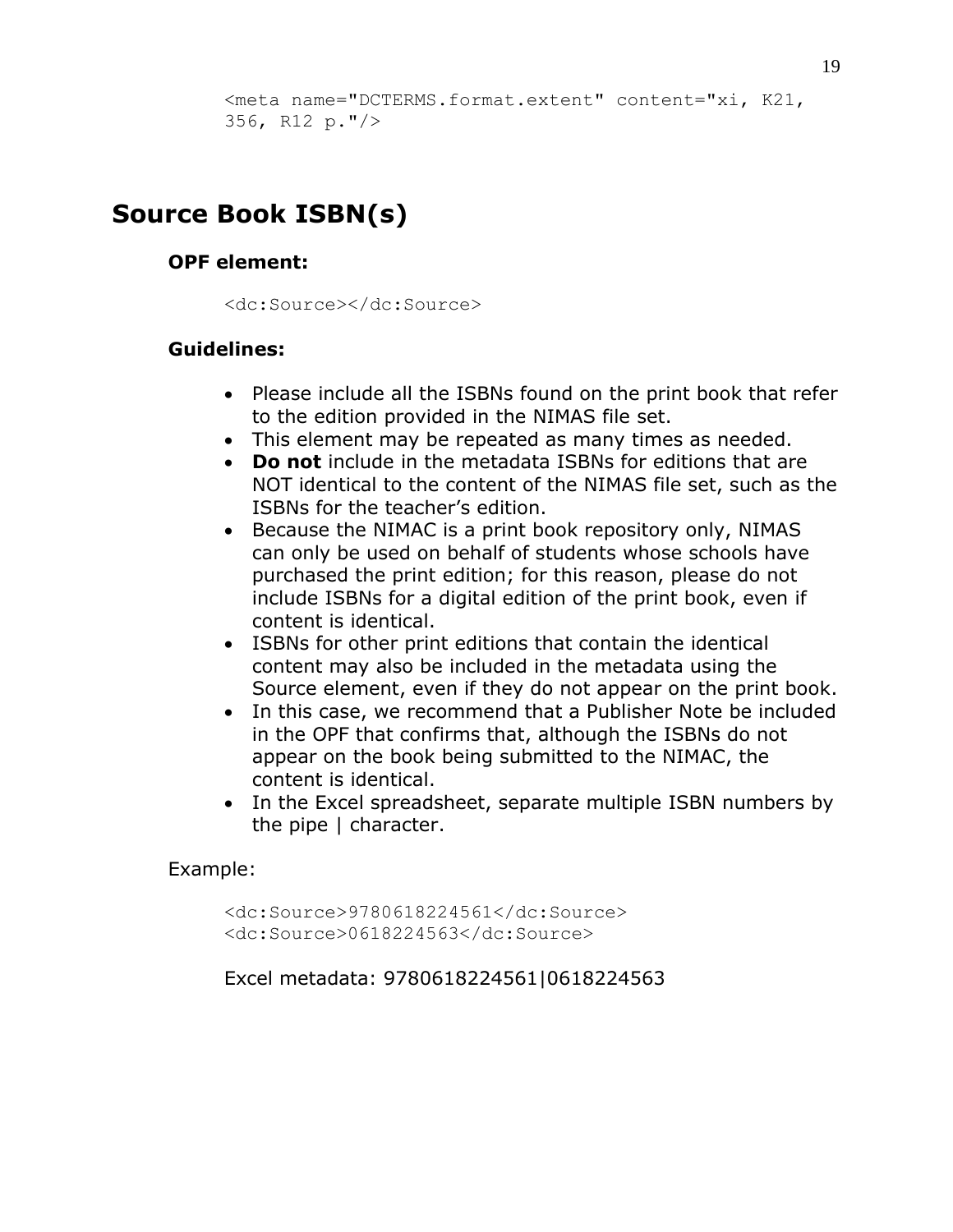# <span id="page-19-0"></span>**State or National Edition Statement**

#### **OPF element:**

<meta name="DCTERMS.description.version" content=""/>

#### **Guidelines:**

- This field reflects whether the book is customized for use only in one state or if the book is distributed nationally.
- For a national edition, include the statement: "National ed."
- For a state edition, please use the US postal code for the state in the statement: [http://www.stateabbreviations.us/.](http://www.stateabbreviations.us/)
- **If no special state edition statement appears on the print book, you can generally assume it is a national edition.**
- If you are a conversion vendor and are uncertain about how to supply this metadata, please contact the publisher or the NIMAC for assistance.

#### Examples:

```
<meta name="DCTERMS.description.version" 
content="National ed."/>
```

```
<meta name="DCTERMS.description.version" content="TN
ed."/>
```
# <span id="page-19-1"></span>**Subject**

#### **OPF element:**

```
<dc:Subject></dc:Subject>
```
- This field reflects the subject area(s) of the textbook.
- Please use only terms from the approved NIMAC subject list.
- [See list appended to this document.](#page-23-1)
- Choose the most specific, relevant subject term. (For example, use "Algebra" for an algebra textbook, instead of "Mathematics.")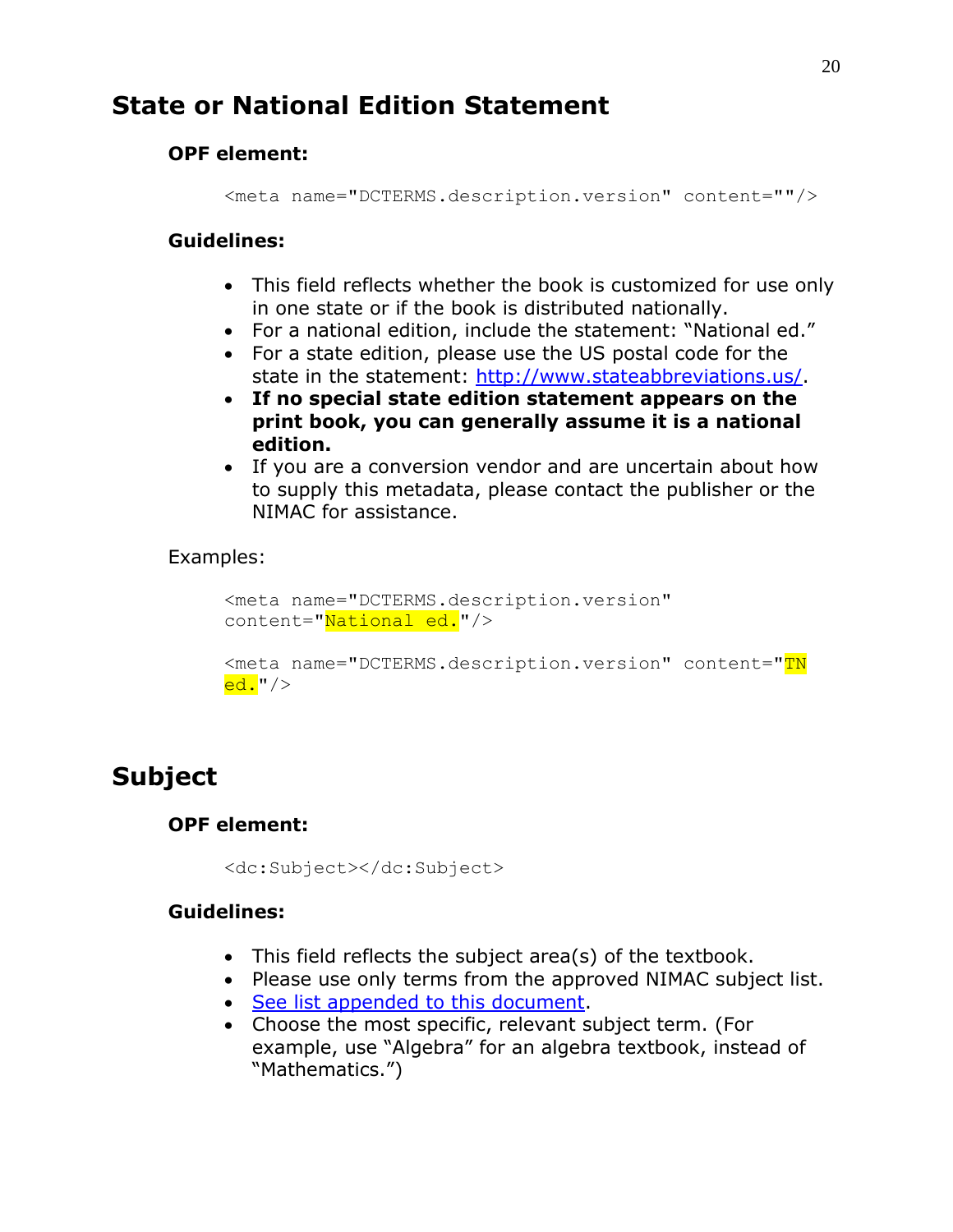- Supplementary reading materials should always include "Reading" as a subject.
- Up to three subjects can be included. Repeat the element in the OPF as needed.

#### Examples:

<dc:Subject>Reading</dc:Subject>

<dc:Subject>Geometry</dc:Subject>

# <span id="page-20-0"></span>**Text Publication Year**

#### **OPF element:**

```
<meta name="DCTERMS.date.issued" content=""/>
```
<meta name="nimas-SourceDate" content=""/>

#### **Guidelines:**

- This element is used for the year that the print book was first published.
- The date refers to the publication year of the specific ISBN/edition being submitted in the NIMAS file.
- This date may or may not be the same as the copyright year.
- This date may or may not be the same as the printing date.
- If a publication date statement does not appear on the print book, please check with the publisher or the NIMAC for assistance.
- Due to a quirk in the NIMAS specification, the publication year should appear in the OPF in both of the elements above.

#### Example:

```
<meta name="DCTERMS.date.issued" content="2017"/>
<meta name="nimas-SourceDate" content="2017"/>
```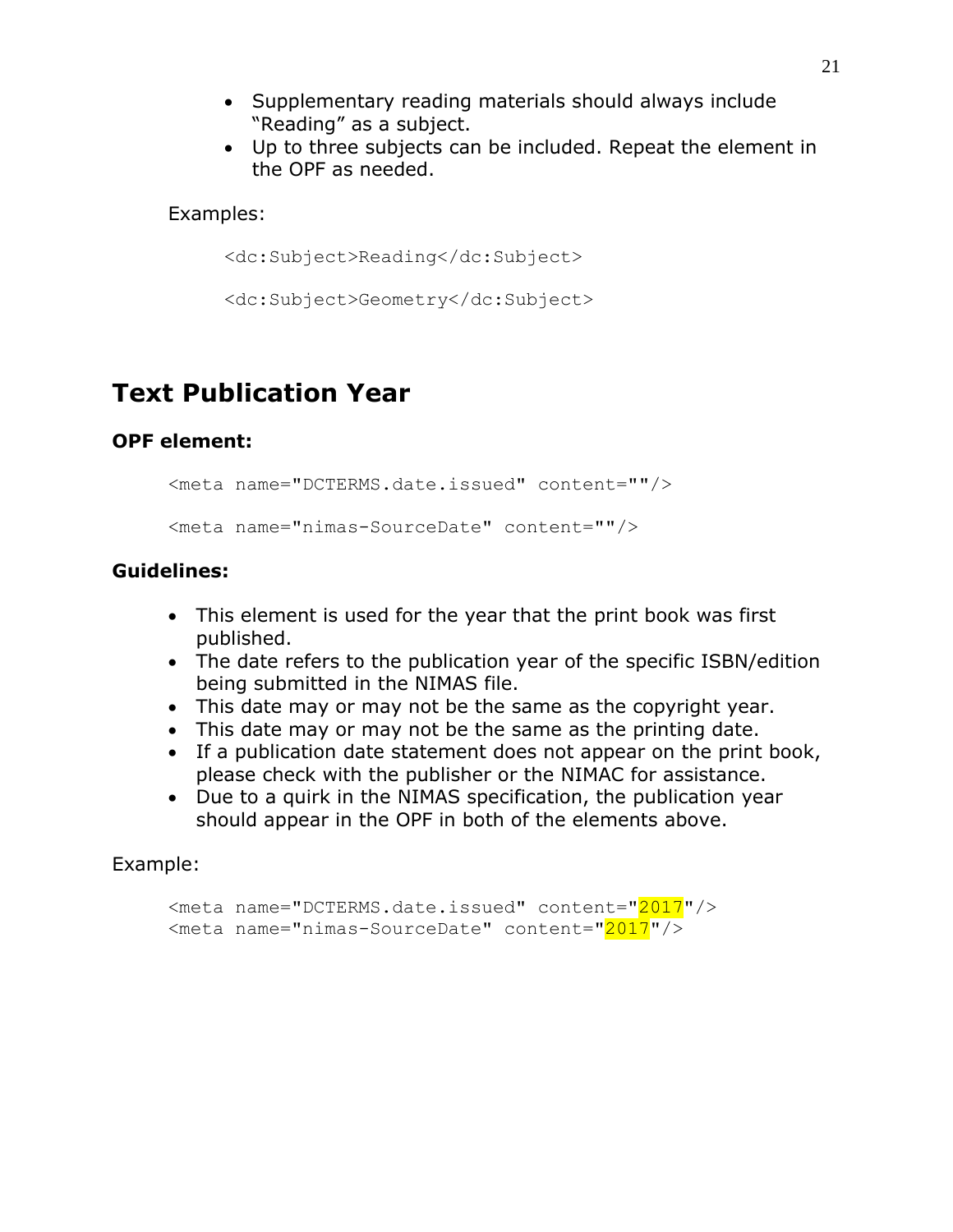# <span id="page-21-0"></span>**Title**

### **OPF element:**

<dc:Title></dc:Title>

#### **Guidelines:**

- Provide the complete title as found on the title page of the book.
- If the book has no title page, please use the cover title.
- Be sure to include any subtitle, grade, level, or ancillary title information found on the title page of the print book.

```
Example: <dc:Title>Mathematics, Grade 5,
Workbook</dc:Title>
```
- Generally, do not include grade if it does not appear on the title page.
- However, if grade level does not show on the print book, but it is needed in the title to distinguish between otherwise identical titles, please include it in brackets.

```
Example: <dc:Title>Reading Wonders [Grade
3]</dc:Title>
```
- Follow standard English capitalization rules, regardless of how the print book is styled. (For example, if the title on the book is in all capitalization, please disregard this use and follow normal capitalization rules.)
- For Spanish books, use Spanish title capitalization rules.

Examples:

```
<dc:Title>Art Through the Ages: An 
Introduction</dc:Title>
```

```
<dc:Title>Carlos y el gato azul</dc:Title>
```
 Do not include the numerical edition in the title element. (Please use the designated element to include this metadata.)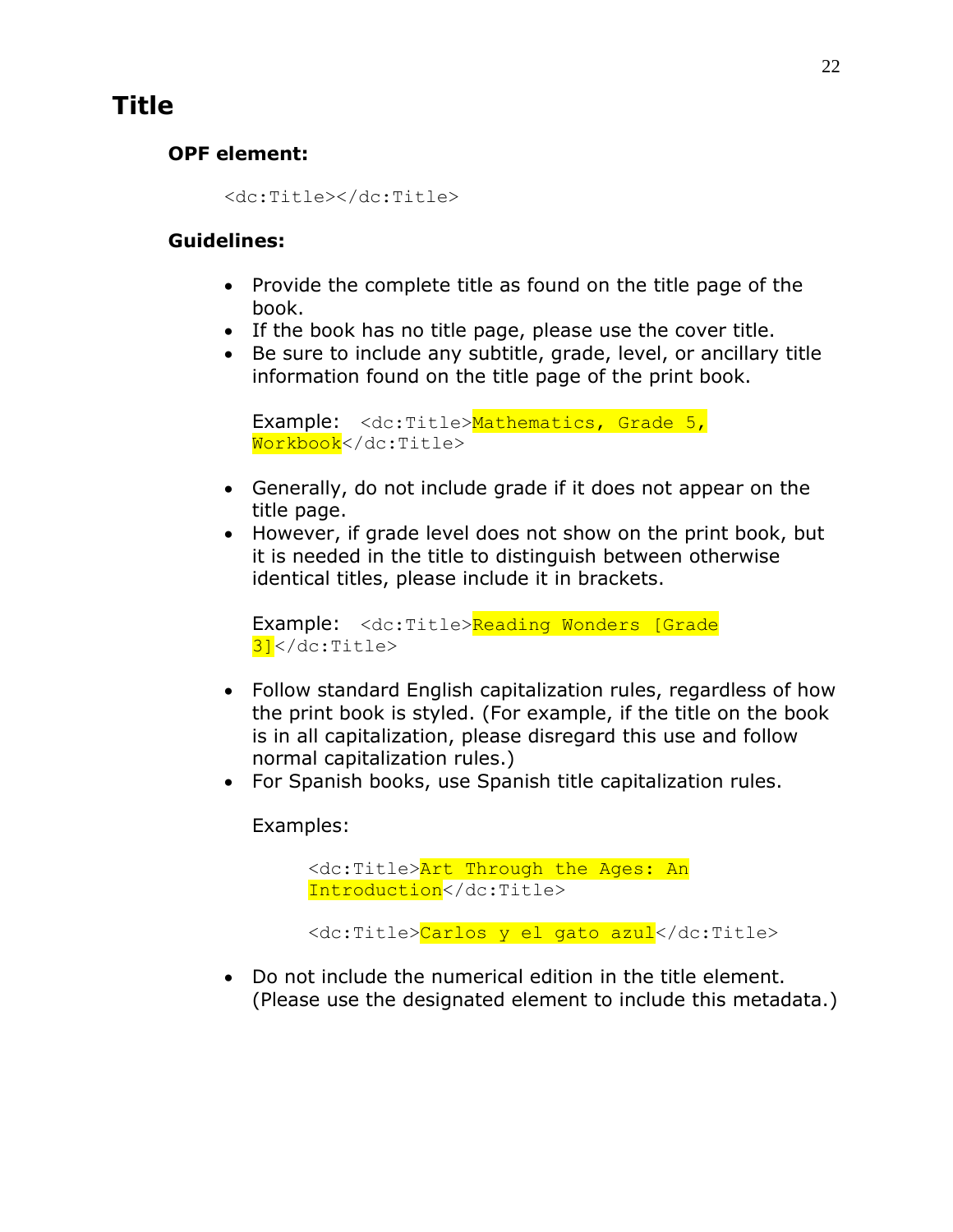Example:

A book shows "Anatomy and Physiology: A Systems Approach" and "Third Edition" on the title page.

```
<dc:Title>Anatomy and Physiology: A 
Systems Approach </dc:Title>
<meta 
name="DCTERMS.description.version" 
content="3rd ed."/>
```
 Do not include the state edition statement in the title, unless the state name clearly shows on the title page as part of the title.

Examples:

A book shows "World Geography" and a graphic of the outline of the state of California on the title page.

<dc:Title>World Geography</dc:Title>

<meta name="DCTERMS.description.version" content="CA ed."/>

A book shows "California Journeys, Grade 4" on the title page.

<dc:Title>California Journeys, Grade 4</dc:Title>

<meta name="DCTERMS.description.version" content="CA ed."/>

NIMAC staff are happy to assist if you have any questions about how to correctly prepare the title metadata—or any metadata—for your files. Just contact us for help!

> National Instructional Materials Access Center 1839 Frankfort Ave., Louisville, KY 40206-0085 (877) 526-4[622 ● http://www](http://www.nimac.us/).nimac.[us ●](mailto:NIMAC@aph.org)  nimac@aph.org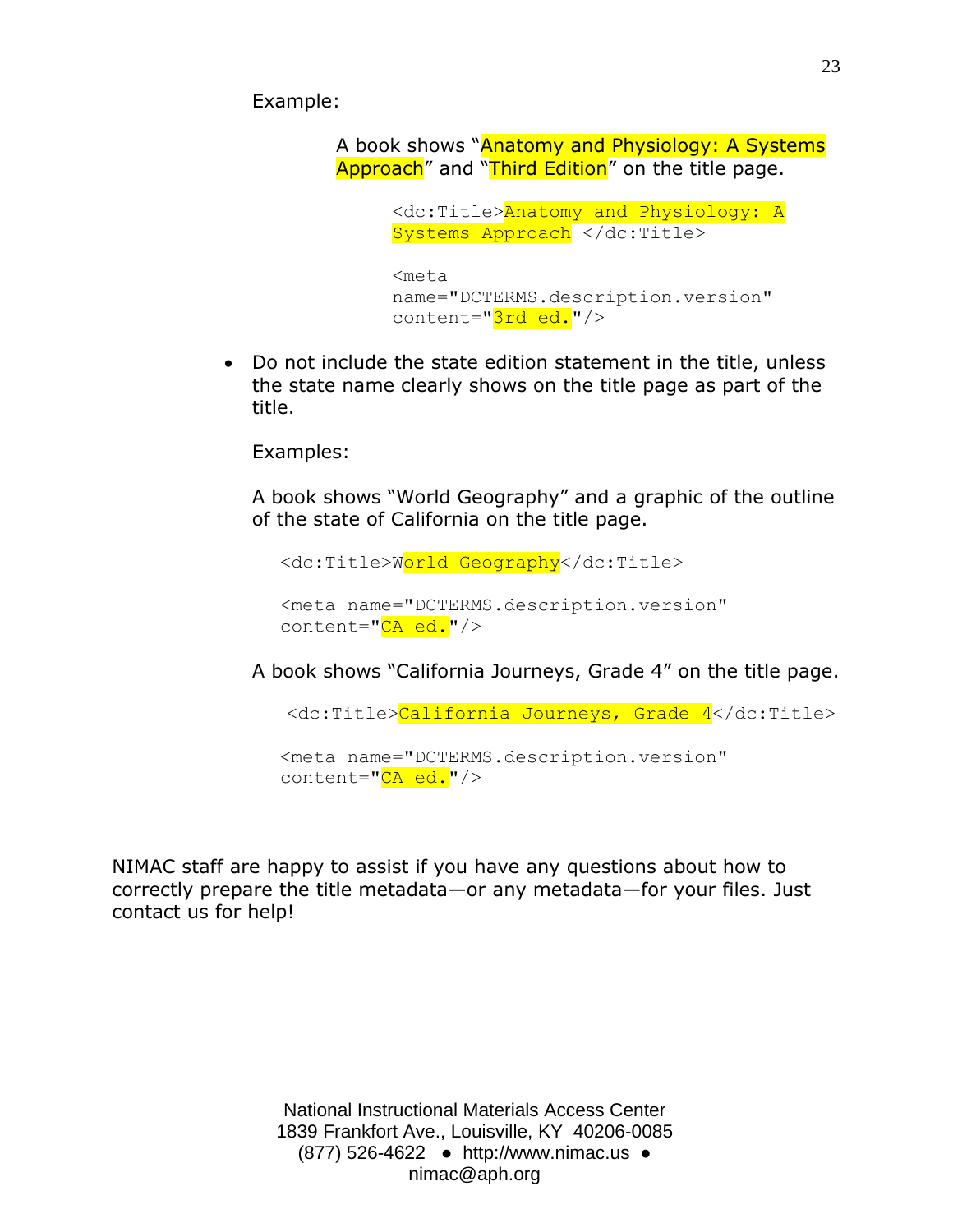# <span id="page-23-1"></span><span id="page-23-0"></span>**Appendix: NIMAC Subjects List**

- Anthropology
- Art
- Athletics
- **[Business Subject Headings]**
	- o Accounting
	- o Business
	- o Economics
- Child Rearing (Use for Parenting)

### **[Computer Science Subject Headings]**

- o Computer Science Education
- o Data Processing
- o Keyboarding (Data Entry)
- o Programming
- o Technology

### **[Consumer Science Subject Headings]**

- o Consumer Science
- o Cooking Instruction
- o Family Life
- o Daily Living Skills

### **[Education Subject Headings]**

- o Education
- o Special Education

### **[Foreign Language Subject Headings]**

- o French
- o German
- o Italian
- o Japanese
- o Latin
- o Russian
- o Spanish
- o World & Classical Language Other

### **[Health Subject Headings]**

- o Health
- o Medicine
- o Nutrition
- o Physical Fitness

### **[Language Arts / Literature Subject Headings]**

- o Communications
- o Dictionaries
- $\circ$  Language Arts (Use for writing, spelling, vocabulary, phonics, and phonemic awareness textbooks)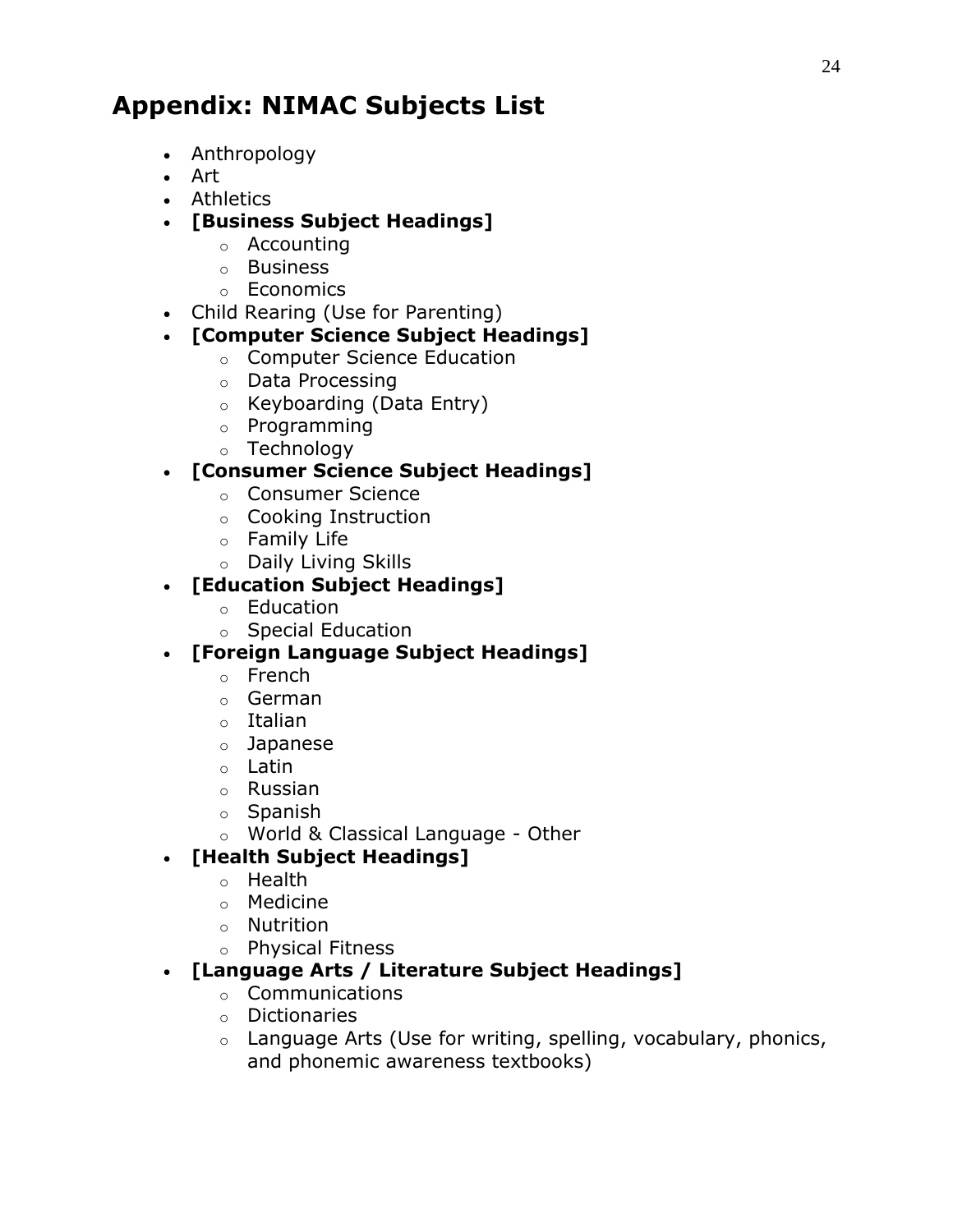- $\circ$  Literature (Use for textbooks and other ancillary materials only)
- $\circ$  Reading (Use for reading comprehension, fluency, readers, reading programs, etc.)
- Laws
- **[Mathematics Subject Headings]**
	- o Algebra
	- o Calculus
	- o Geometry
	- o Mathematics
	- o Statistics
	- o Trigonometry
- Music
- Philosophy
- Political Science
- **[Psychology Subject Headings]**
	- o Self-Help Programs
	- o Psychology
- Recreation
- Religion
- Religious Education
- **[Sciences Subject Headings]**
	- o Agriculture
	- o Anatomy
	- o Astronomy
	- o Biology
	- o Chemistry
	- o Ecology
	- o Physics
	- o Sciences

### **[Social Studies Subject Headings]**

- o Civics
- o Geography
- o History
- o Social Studies
- Social Work
- Sociology
- Speech
- Spirituality
- Study Skills
- **[Supplementary Reading Materials Subject Headings] (Not textbooks)**
	- o Biographies
	- o Poetry